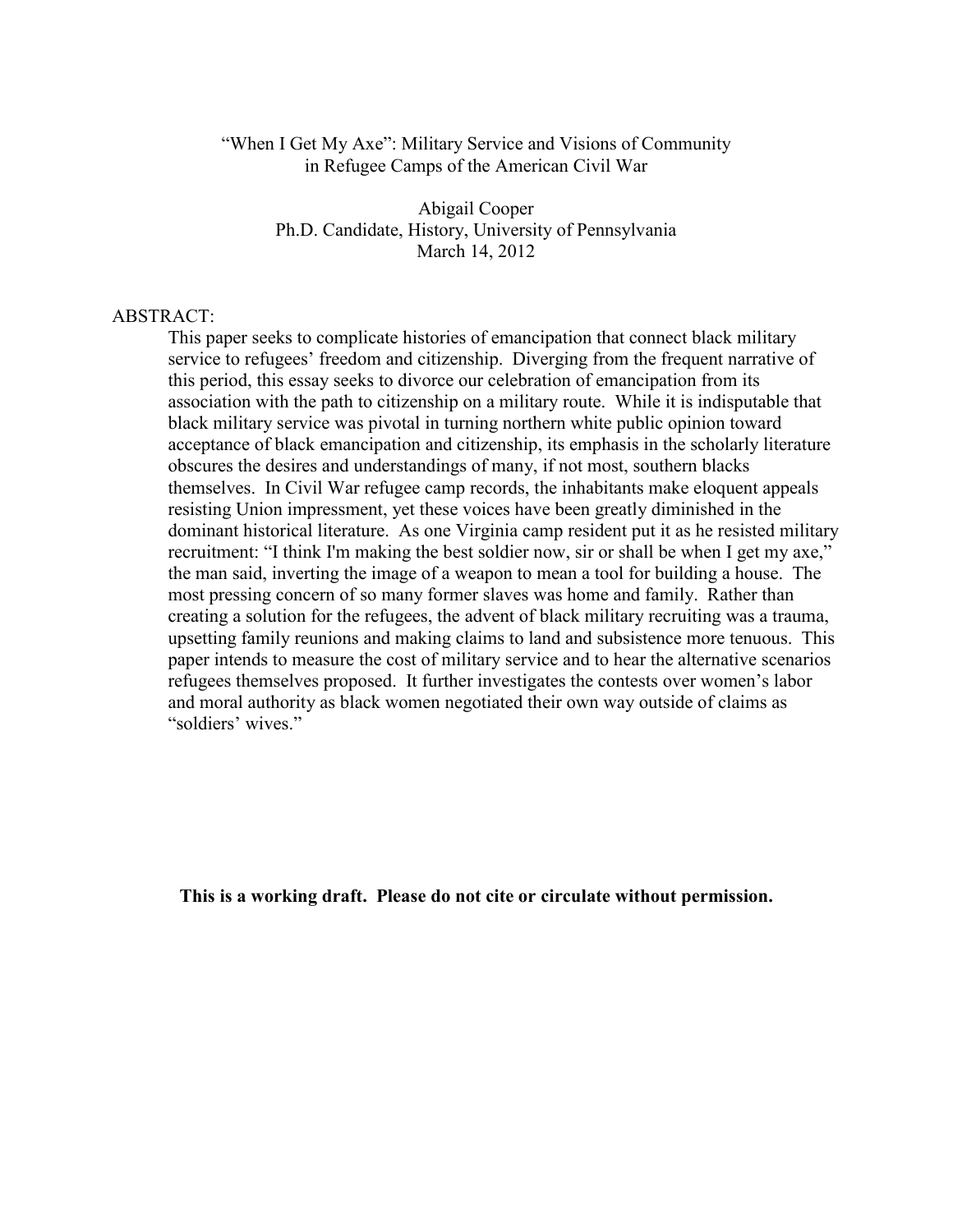# "When I Get My Axe": Military Service and Visions of Community in Refugee Camps of the American Civil War

"Well, my men how would you like to be soldiers? To go into the army?" a Union doctor and newly donned Colonel asked a lineup of potential recruits in the tidewater Virginia area in March 1863. The men had just spent four weeks sowing seeds of subsistence crops on government farms around Fort Monroe, each man his own separate patch, while women and children worked on nearby Craney Island, sewing uniforms and going to school, wives joining their husbands in the field if shoes became available for them. The next step was to make the government farm into the family's patch. The doctor paused the work that day to bring in the men to "test [famed Massachusetts abolitionist] Governor Andrew's chance of success in his rumored soldier-hunting tour" (the hunting metaphor in time would be all too real). The men's reply to the doctor's question was recorded by a teacher witnessing the scene: "A low murmuring grunt of distaste accompanied by a slight restless shuffle was the response." The answer came: "'I think I'm making the best soldier now, sir, or shall be when I get my axe,' said one man, his head rising with every word..." He couched his resistance to military service in terms of duty rather than evasion of duty. "Each man takes his family and in so doing, assumes the responsibility of its support," the teacher added to her account. With an axe rather than a gun, he could build his family a house. The new black recruitment effort threatened to unravel these plans. $<sup>1</sup>$  $<sup>1</sup>$  $<sup>1</sup>$ </sup>

His reply betrayed not pacificism or cowardice or political naïveté but rather an acute understanding of what that gun meant. It was not in this case a tool for his own emancipation or his families' protection. Male slaves did embrace the opportunity to hold a Union gun if it was to guard the camps where their families dwelled. Slaves threatened by guerilla attacks enlisted

<span id="page-1-0"></span> <sup>1</sup> *Dear Ones at Home: Letters from Contraband Camps*. (Nashville: Vanderbilt University Press, 1966): 51-52.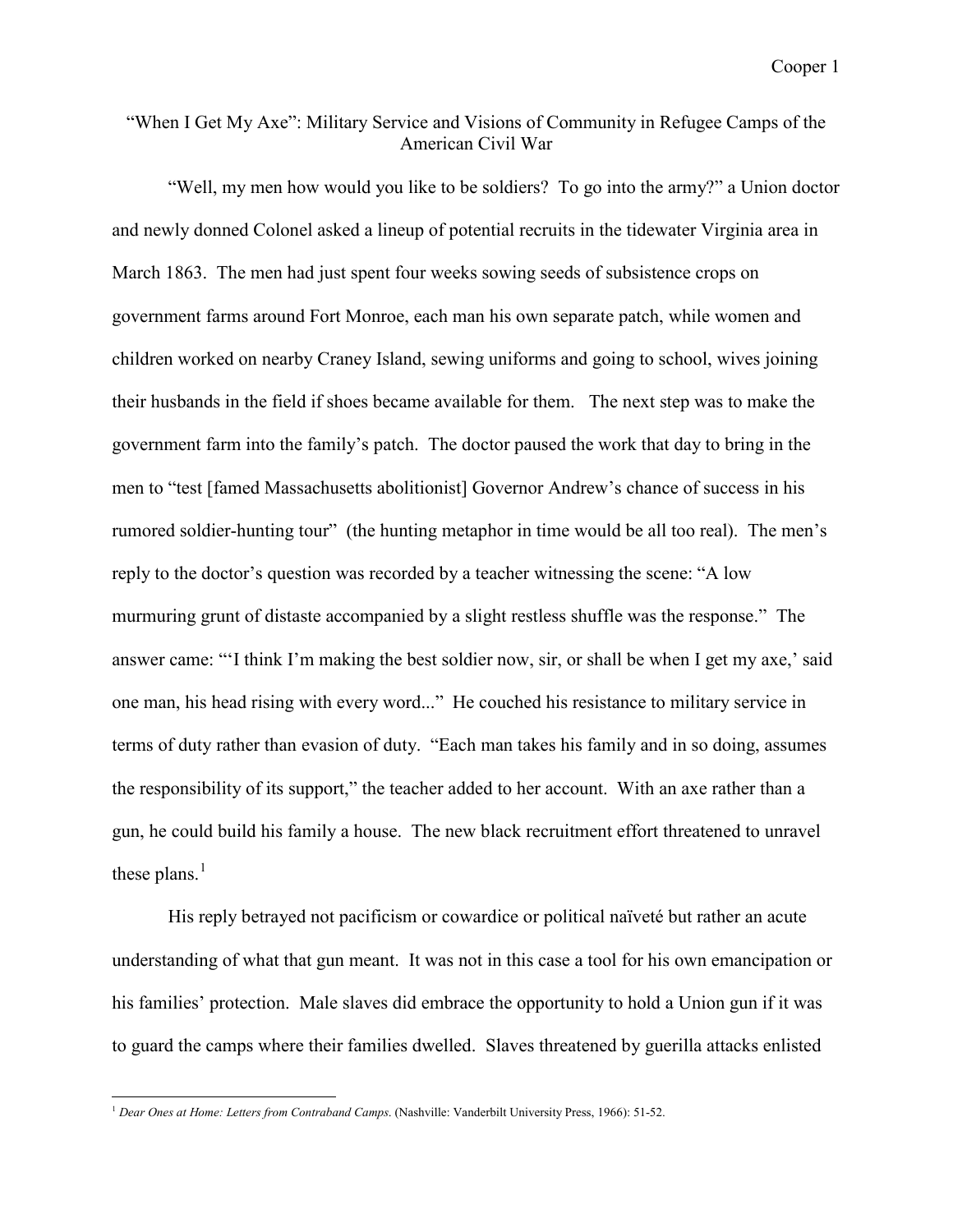and formed guerilla groups of their own—many only nominally Union—to liberate, protect, or seek justice for their communities.<sup>[2](#page-2-1)</sup> Slaves in Union-occupied but Emancipation-exempted areas of high slaveholder Union loyalty enthusiastically chose to take up the gun when it directly freed them, abruptly stopped when the Union failed to give shelter to their families, and just as quickly rushed back when Congress authorized the freedom of the families of enlisted men.<sup>[3](#page-2-2)</sup> But that was not the case for this Virginia man.<sup>[4](#page-2-3)</sup>

The Union gun was not in his case a symbol of rebellion against the slaveholder who might believe like Confederate General Howell Cobb that "[i]f slaves will make good soldiers, our whole theory of slavery is wrong."<sup>[5](#page-2-4)</sup> It was not for this man an instrument "of unspeakable" value" as preparation for the life of a citizen, mustering him into "the best school in the world," turning a "shuffling gait into... an erect carriage, ...it makes men of them at once," as abolitionist Colonel Thomas Wentworth Higginson bragged of his First South Carolina Volunteers.<sup>[6](#page-2-5)</sup> It was not on this occasion even a clear sign that "the stern logic of events" necessitating black military service "has determined the interests of the country as identical with and inseparable from those of the Negro," and should naturally lead to enfranchisement and equality, as Frederick Douglass would argue.<sup>[7](#page-2-0)</sup> And it was not because this man was too politically isolated to be thinking about symbols of and choices to secure freedom; in the wartime refugee camps discussions of freedom reached fever pitch and imagined plans for *lived* freedom took root. He simply chose the axe as a different symbol, a different "weapon" against slavery that he thought a better guarantee of a

<span id="page-2-1"></span><sup>&</sup>lt;sup>2</sup> It should also be noted in accordance with my commitment to showing the rifts as well as the solidarities within the black communities in the South that many black guerilla bands formed in the wake of Union recruitment with the purpose of kidnapping and impressing black men into the service, these bands reaping a recruiting bonus for their own personal financial reward. See Ira Berlin, et al, eds. *Freedom: A Documentary History of Emancipation, 1861-1867, Volume1, Series II: The Black Military Experience* (Cambridge: 1982), Chapter 2.<br><sup>3</sup> See Berlin, *Freedom Series: Black Military Experience*, Introduction. Kentucky is of course the mos

<span id="page-2-3"></span><span id="page-2-2"></span><sup>&</sup>lt;sup>4</sup> Virginia was the site of a few significant Emancipation Proclamation-exempted areas in the tidewater region, however, including York, Elizabeth City, Norfolk, and Princess Anne counties.

<sup>5</sup> As quoted in Stephanie McCurry, *Confederate Reckoning: Power And Politics In The Civil War South.* (Cambridge, MA, 2010), 352.

<span id="page-2-5"></span><span id="page-2-4"></span><sup>6</sup> Thomas Wentworth Higginson at Beaufort, SC, Testimony before American Freedmen's Inquiry Commission, O-328 1863, Letters Received, entry 12, RG 94, *National Archives*.

<span id="page-2-0"></span><sup>7</sup> Frederick Douglass, "Reconstruction" in *Atlantic Monthly,* Vol. 18., 1866 in *Selected Writings and Speeches*, 596.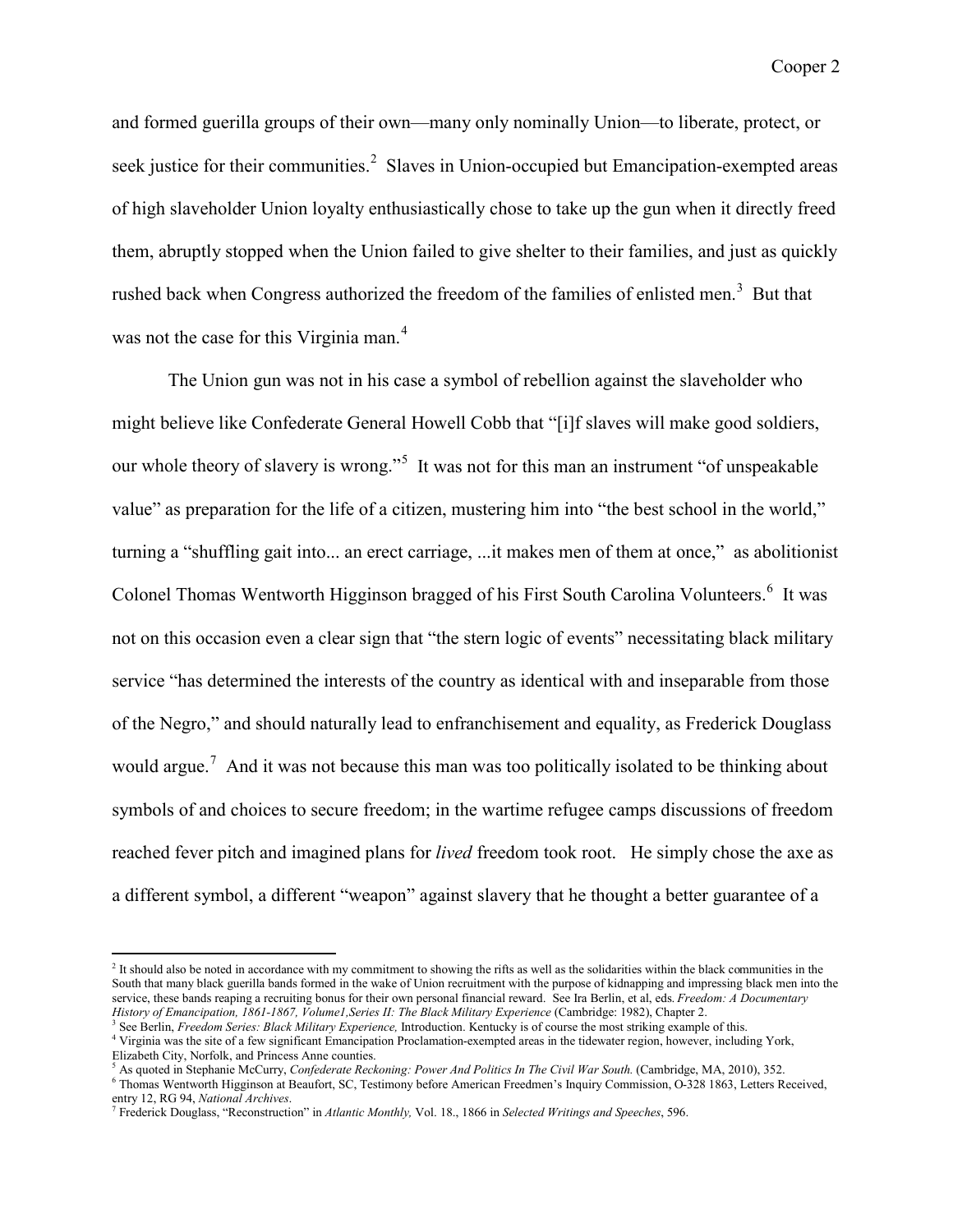more permanent freedom. The Union gun, with its attendant three-year contract, was not necessary for him to secure his family's separation from the master, but it would guarantee his family's separation from him.

This essay takes his choice seriously. And it looks at others like it in the moment and the process of emancipation across the Union-occupied American South during the Civil War. It resists looking backward from freedom and citizenship with a sense of inevitability and teleology. It tries to understand what refugee slaves imagined for themselves at the moment when the master-servant relationship seemed to have been rent asunder, perhaps never to be rehabilitated. It looks carefully at the contexts, contingencies, strategies, and protests of slaves themselves. Its main sites of analysis are the refugee camps of the Civil War and their surrounding farms. Roughly a quarter of a million slaves came into these refugee camps; a quarter million more into Union-secured territory over the course of the war. $8$  The first slaves granted protection behind Union lines, considered "contraband property of war," came in May 1861, hardly a month after Sumter; the first black regiments were rounded up a year later in April 1862. And though a Congressional Militia Act of July 1862 authorizing black garrisons moved the black enlistment effort forward, it was really the Emancipation Proclamation of January 1, 1863 that set in motion a national recruiting effort to enlist southern black men to fill army quotas. $9$  In the end, roughly 179,000 blacks served in the Union army; 150,000 of those had been enslaved at the time of enlistment.<sup>[10](#page-3-0)</sup>

<span id="page-3-1"></span> <sup>8</sup> Louis Gerteis, *From Contraband to Freedman: Federal Policy Toward Southern Blacks, 1861-1865* (CT: 1973), 193. Patricia Click, *Time Full of Trial: the Roanoke Island Freedmen's Colony, 1862-1867*. (Chapel Hill, 2001), 2.

<span id="page-3-2"></span> $9 \text{ In }$  May 1863, General Orders No. 143 standardized recruitment of black soldiers and centralized their control in the Bureau of Colored Troops under the adjutant general.

<span id="page-3-0"></span><sup>&</sup>lt;sup>10</sup> See http://www.archives.gov/education/lessons/blacks-civil-war/ (Accessed February 1, 2012). There were 19,000 in the navy (the navy started accepting black sailors at the very start of the war). The recruitment effort that allowed northern recruiters to apply the impressment of "unemployed" southern blacks to their states' quotas began in the beginning of 1864. A note on terms: I use a number of terms in this paper— "contraband," "refugee," "slave,"—but all of these terms are notably ambiguous. I use the term "slaves" because most of the people in this story are not yet legally free or their legal status is precarious. "Freedpeople" reads history backwards and minimizes the uncertainty of the period under review. In my study, I use "refugee" rather than "contraband," but even this can be misleading as some did not leave their masters but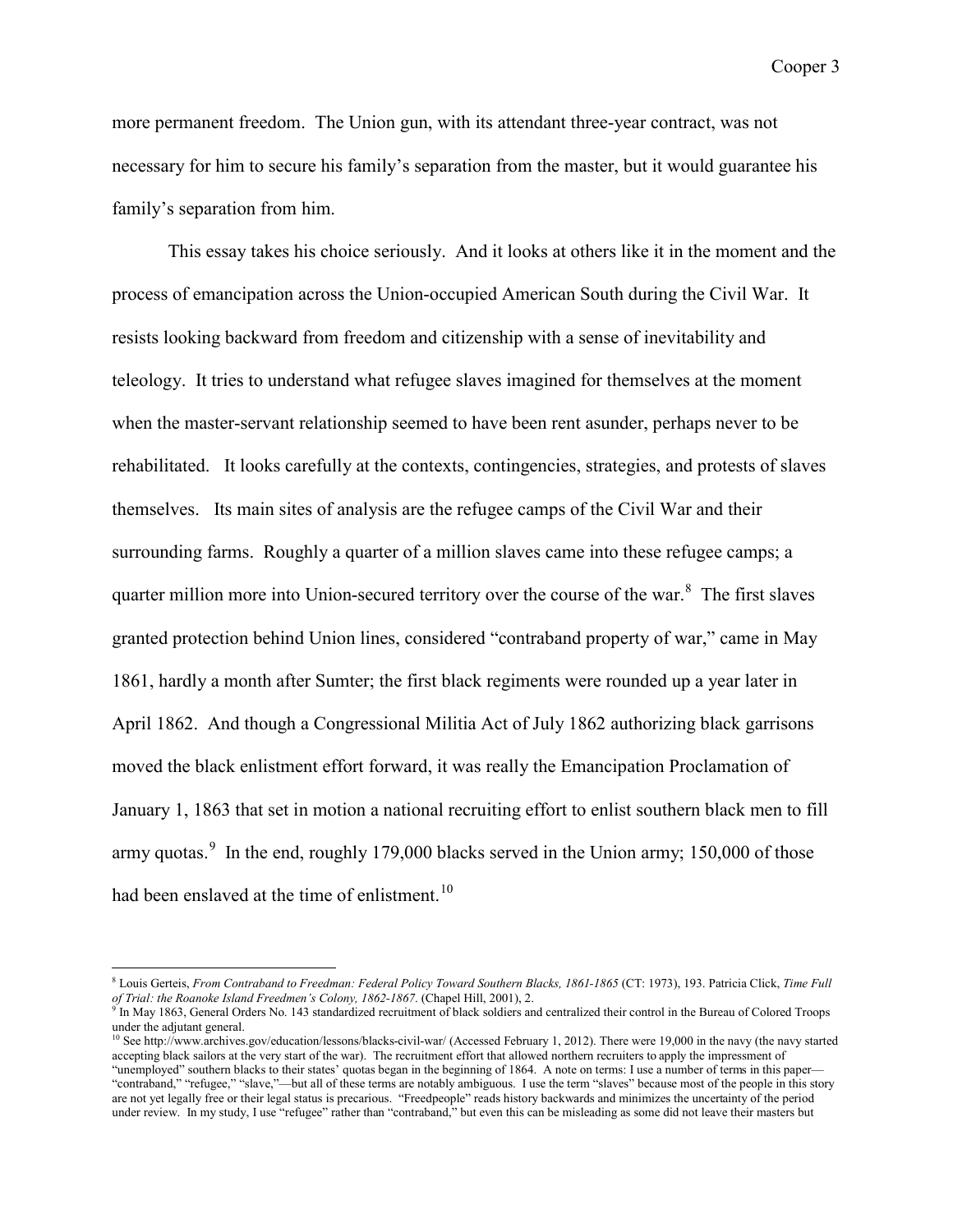This service deserves recognition. It compelled a national conversation that convinced more white northerners to view emancipation as a necessary turning point to save the Union. It moved Lincoln to write in his defense of the Emancipation Proclamation: "You say you will not fight to free negroes. Some of them seem willing to fight for you . . . If they stake their lives for us, they must be prompted by the strongest motive—even the promise of freedom. And the promise being made, must be kept."[11](#page-4-1) And in interviews with former slave soldiers after the war, it made the Civil War in the end a "black man's war," creating an etiology of black valor and national salvation. As former slave veteran Cornelius Gardner narrated it for his black interviewer: "Frederick Douglass told Abe Lincoln, 'Give the black man guns and let him fight.' And Abe Lincoln say, 'If I give him a gun, when it come to battle he might run.' And Frederick Douglass say, 'Try him, and you'll win the war.' And Abe said, 'All right, I'll try him.'" Gardner was not sheepish in expressing what he thought his service did for his race: "Did I fight in the War? Well if I hadn't you wouldn't be sittin' there writin' at me today."<sup>[12](#page-4-0)</sup> Black male military service stands in a post-Civil Rights Civil War narrative as a central causal factor in the liberation of four million slaves and the preservation of the nation. It is difficult not to be sanguine about that. This paper seeks not to detract from the feat of black servicemen (whether they were enthusiastic conscripts or not) but to complicate the easy equation of the Union gun with slave politicization and to begin to look carefully at what the emphasis on that story in both the scholarly and popular literature, heightened by the recent sesquicentennial celebration, has obscured.

rather were left. The most accurate labels for the actors I speak of in this story are "daughter," "mother," "brother," "father," etc. I suggest that they understood more about their identity in relation to each other than

<span id="page-4-1"></span><sup>&</sup>lt;sup>11</sup> Abraham Lincoln to James C. Conkling, August 26, 1863, *The Essential Lincoln: Speeches and Correspondence* (NY: 2009), 23.

<span id="page-4-0"></span><sup>&</sup>lt;sup>12</sup> For "black man's war," see interview with Harry Jarvis in John W. Blassingame, *Slave testimony: two centuries of letters, speeches, interviews, and autobiographies.* (LSU Press, 1977), 606-624. For Frederick Douglass-Abraham Lincoln story, see Cornelius Gardner, WPA narrative (Norfolk, VA), in George P. Rawick, *The American slave: a composite autobiography*. (Greenwood Pub. Co., 1974).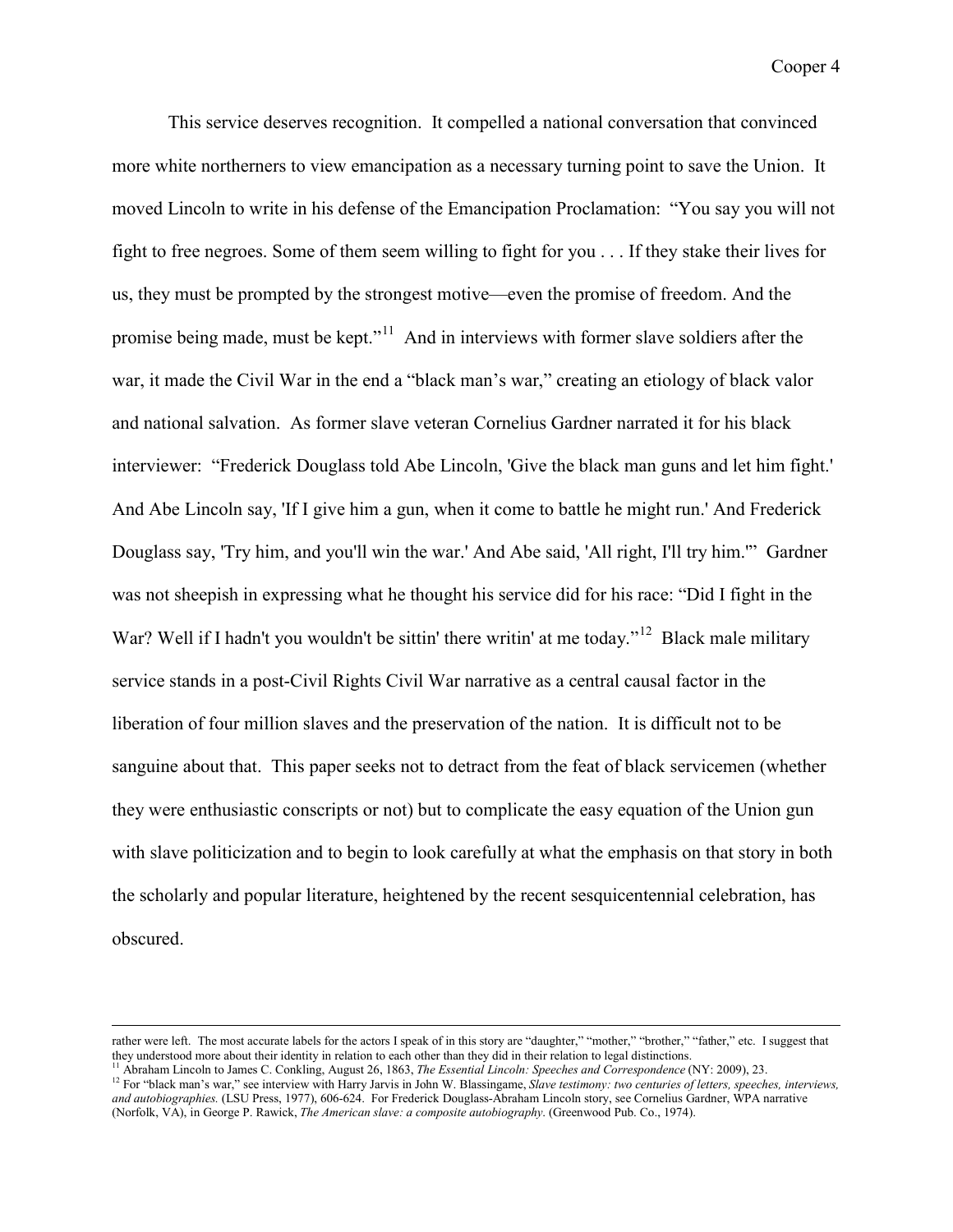By turning to historical accounts from the contraband camps, I hope to illuminate three related points that the primacy of the Civil War soldier-to-citizen paradigm has overshadowed. First, slaves' first allegiance was to family and community over Union and country. The Union was still a slaveholding nation, and slaves' loyalty to and relationship with the Union was something to be negotiated rather than assumed as a natural consequence of their resistance to slavery. Many understood like one Louisiana slave "there are three classes with three distinct desires, Union, Confederate, and Negro."<sup>[13](#page-5-1)</sup> Slaves exploited opportunities that a Union presence held out, but the aims of refugee slaves and the Union army were not only in uneasy tension, the army often made the choice a zero-sum game. Practically speaking, for many slaves faced with enlistment, it was family *or* Union. Military service more often disrupted and destabilized family reunions than it aided them. The path to citizenship and recognition of rights as a reward of military service could seem an immaterial or even ephemeral promise, and when it was discussed by the promoters of the cause, the emphasis was on responsibility rather than rights, preparedness rather than protection. When scholars read claims of citizenship and a desire for liberal individualism back into the literature, they overlook the process by which slaves came to remake their relationships and allegiances and they presume progress the more slaves cast their lot with the state.<sup>[14](#page-5-0)</sup> I shift the focus first to the relationships they forged with each other and then to the strategies they employed negotiating a relationship to the state. If kinship networks were

<span id="page-5-1"></span> <sup>13</sup> *Black Military Experience*, 153-7.

<span id="page-5-0"></span><sup>14</sup> For recent work that articulates a similar concern which has influenced my thinking, see Erik Mathisen, *Pledges of Allegiance: State Formation in Mississippi Between Slavery and Redemption*, Ph.D. Dissertation, University of Pennsylvania, 2009. For recent work that emphasizes slave claims on citizenship, see Chandra Manning, "Will Work for Citizenship," *Beyond Freedom: New Directions in the Study of Emancipation* Gilder Lehrman Center for the Study of Slavery Conference, Yale University, Nov. 11, 2011. The black soldier literature began as soon as the war itself ended. See William Wells Brown, *Negro in the American Rebellion*. (Boston: Lee & Shepard, 1867). In 1953, Benjamin Quarles published *The Negro in the Civil War* (DeCapo Press, reprint 1989). Black soldier historiography flourishes in 1965 (coinciding with centennial Civil War commemoration). See Dudley Taylor Cornish, *The Sable Arm: Negro Troops in the Union Army 1861-1865* (NY: 1965) and James M. McPherson, *The Negro's Civil War: How American Blacks Felt and Acted during the War for the Union*. (New York: Pantheon Books, 1965). For more recent work, see John David Smith, ed., *Black Soldiers in Blue: African American Troops in the Civil War Era*. (Chapel Hill, 2004). And of course a surge of new work coinciding with the Civil War sesquicentennial celebrates the black military service and its path to citizenship, including: Richard M. Reid, *Freedom for Themselves: North Carolina's Black Soldiers in the Civil War Era*. (Chapel Hill: 2008), Stephen V. Ash, *Firebrand of Liberty: The Story of Two Black Regiments That Changed the Course of the Civil War*. (New York: 2008), and Barbara Tomblin, *Bluejackets and Contrabands: African Americans and the Union Navy*. (Lexington, Ky: 2009).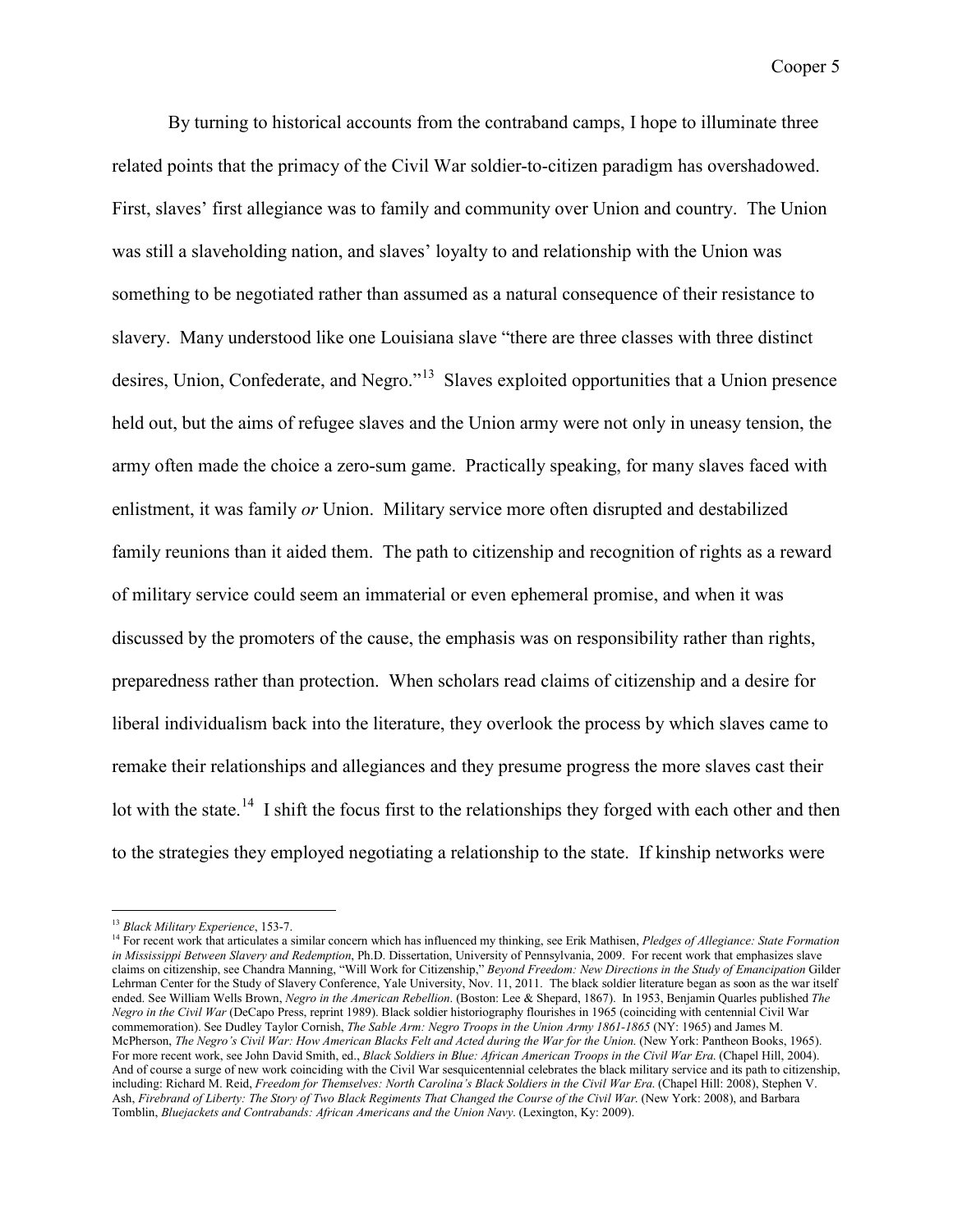the heart of black political formation from slavery into freedom, strengthening those were an undertaking worth giving priority.<sup>15</sup>

Second, slaves found power in staying in a place as well as leaving it. Scholars have tended to make movement and mobility the centerpiece of increased political consciousness and empowerment, a claim that reaches its zenith with the black soldier's story. As one historian put it: "As slaves or even freemen, blacks generally viewed the world through a narrow lens. As soldiers, they traveled broadly, met a wider variety of people, and expanded their range of experience. ...Their new knowledge and authority burst the bonds of subservience bred by slavery and second-class citizenship."<sup>16</sup> While acknowledging the necessity of mobility in the dissemination of information in both slavery and the war, this essay seeks to draw attention to the power slaves had or sought in geographical stability in the South, in claims on and yearning for home. They prized the knowledge of land, culture, and neighborhood cultivated in that "narrow lens" of antebellum slavery, and they brought it to bear on decisions to stay or to leave. Many slaves conceptualized their exodus story not as a journey to the land of Canaan but a journey to make the Canaan of the American South into a New Israel. I take seriously the sacredness of place in refugee accounts. From slaves on abandoned plantations they claimed as their own to refugees in freedmen's villages they built themselves and refused to leave, slaves resisted the army's summons to move them and the pretense, often supported by northern abolitionism, that such movement was beneficial to them. This essay traces the contests over movement and the ways in which slaves appropriated and transformed land into homes. As the political geography changed, so too did the contingencies of place and power. Black military service in many cases severed black men from potential homesteads at a critical moment. As

<span id="page-6-1"></span><sup>&</sup>lt;sup>15</sup> For kinship and black political formation, see Steven Hahn, *A Nation Under Our Feet: Black Political Struggles in the Rural South from Slavery to the Great Migration* (Cambridge, MA: 2003).

<span id="page-6-0"></span><sup>16</sup> *Black Military Experience*, 27-28.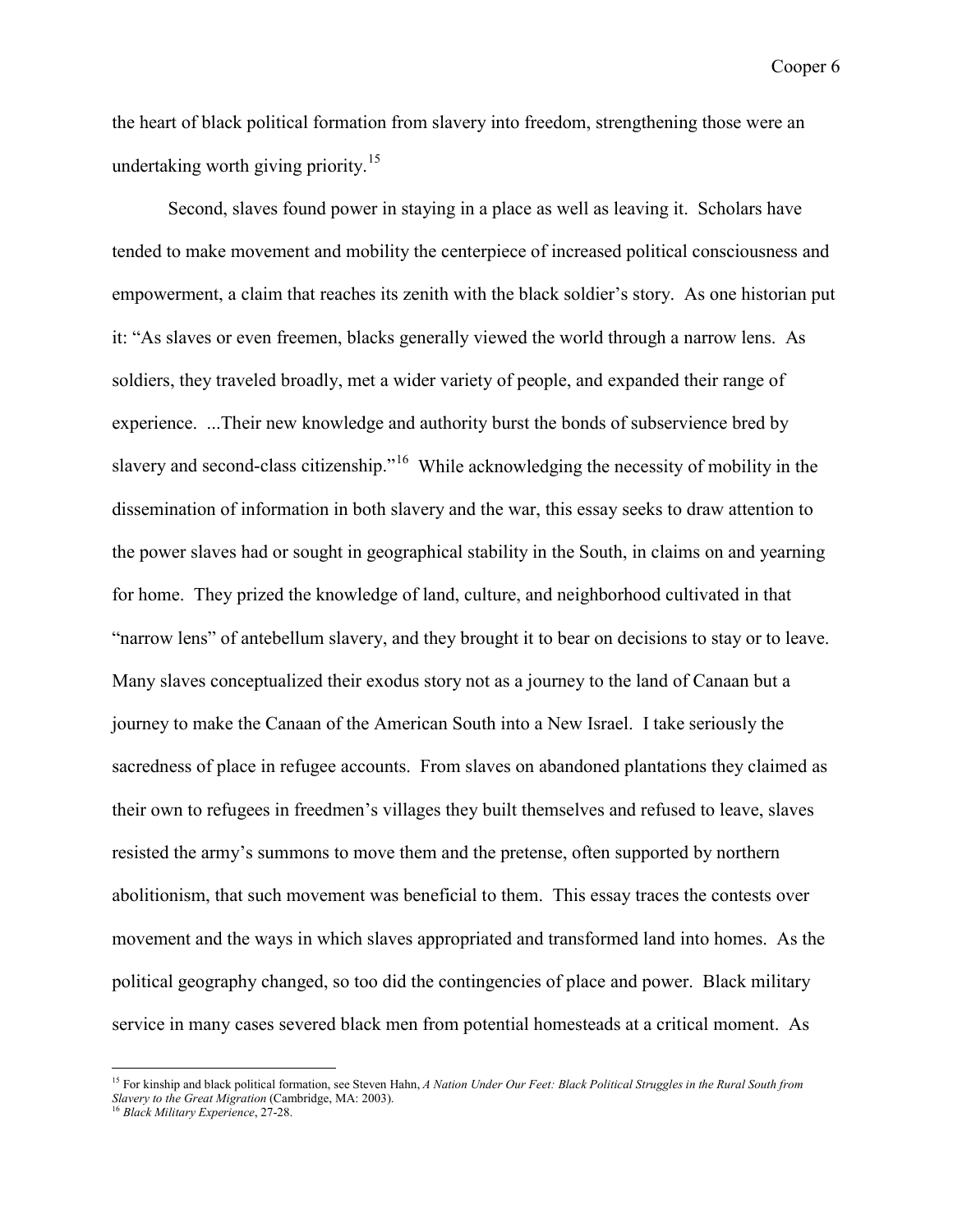one group of conscripts put it, "by the time we get out of this all the Government cheap Property & all the lands that would sold cheap will be gone."<sup>17</sup> This essay locates power and increasing political consciousness in the ability to imagine or claim home. It locates protest not only in the desire to move but also in the determination to stay.

Finally, more than fighting for freedom, slaves worked for it. Scholars have argued that even with the injustices within the Union army, the act of fighting to defeat the Confederacy while seeking to right Union injustices radicalized slaves: "The successes of black soldiers in their war against discrimination within the army, however limited, politicized them and their families, preparing all blacks for the larger struggle they would face at war's end. ...black participation in the politics of reconstruction began with enlistment in the Union army.<sup>[18](#page-7-2)</sup> The intense trials and traumas of military service were indeed staging grounds for petitioning the government, but to project these struggles as the politicizing force for all emancipated black southerners obscures first what those military traumas did to weaken black communities and second the alternative sites of black protests and preparations for reconstruction. Non-soldier refugees were often equally engaged in actively pursuing freedom, in defeating the Confederacy, and even in demanding recognition from the government.<sup>[19](#page-7-0)</sup> Even more importantly though, the most crucial relationships for empowering their communities into reconstruction were not always with the government but with each other. The work of turning strangers into allies in these camps cannot be underestimated. Taking stock of changes and adaptations that black military service wrought for families and especially women in the camps, this essay shifts our gaze to the visions and activity of community of which black soldiery was only peripheral.

<span id="page-7-1"></span> <sup>17</sup> *Families and Freedom,* 140.

<sup>18</sup> *Black Military Experience,* 2,31.

<span id="page-7-2"></span><span id="page-7-0"></span><sup>&</sup>lt;sup>19</sup> See Stephanie McCurry, "War, Gender, and Emancipation in the Civil War South" in William Alan Blair and Karen Fisher Younger, eds. *Lincoln's Proclamation: Emancipation Reconsidered*. (Chapel Hill, 2009). In this article and in *Confederate Reckoning*, McCurry stresses another dimension that the emphasis on black military service misses—the work for freedom of slaves on plantations behind Confederate lines, especially the protests of slave women. For more on how southern slaves in the Confederacy worked to subvert it, see Southern Claims Commission records in which former slaves recount their "work for the Union" and evidence of their support and loyalty.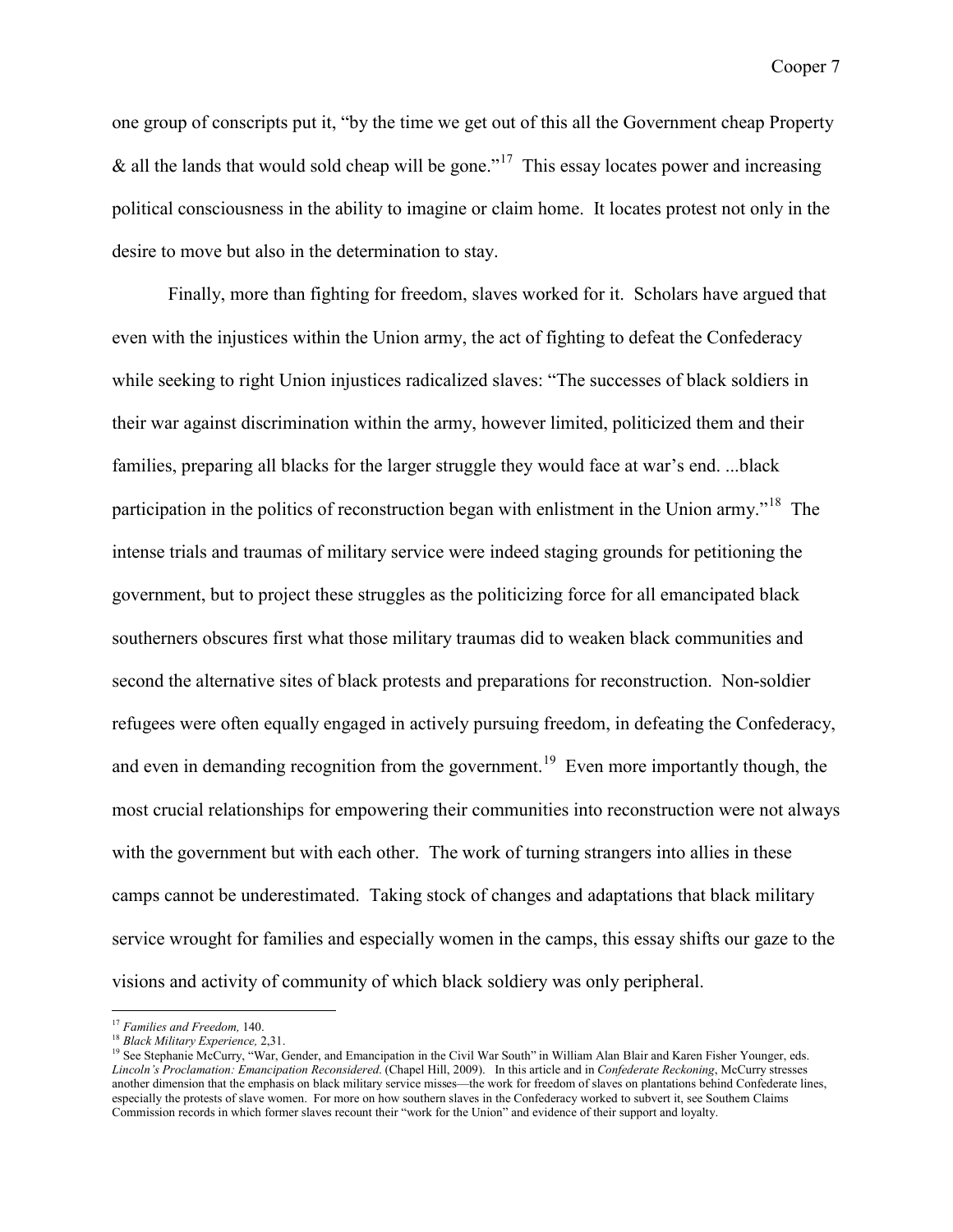More than anything, we should make careful study of the remarkable amount of organization and resourcefulness it took for refugee slaves to gather their families into Union lines, to build information networks, to pray, eat, hoe, sing, give birth, share living space, take care of each other's children, to imagine home while in a place outside a "household," and, above all, to amend a mantra recited so often that it had become white noise always humming— "I'll meet you in Heaven"—the parting words to a daughter sold, now *maybe* "I'll meet you at Fort Monroe." It was the force and forcefulness of these families to be together in *this* world that made freedom most meaningful and marked a radical change in black cosmology. Even if these camps and villages did not last, it is still worth tracing the impression of the errand. And it is worth recognizing how the life imagined in the slave refugee camps could be deeply at odds with the life the state imagined for the black soldier and his family.

Contraband camps emerged on the landscape as Union forces came to control southern territory. Wherever Union troops set up camp, slaves followed. Roughly estimated, there were around a hundred contraband camps documented under Union jurisdiction.<sup>[20](#page-8-0)</sup> They were located just outside of the District of Columbia, at various points along the Atlantic and Gulf coasts, at a number of locations in Kentucky and Tennessee, and up the Mississippi River Valley from New Orleans to Cairo, Illinois. Some camps lasted for only a few months, while others evolved into settlements that continued into the postwar period. In the deep South, former slaves were more likely to stay on or near the plantations where they had been enslaved; this was especially true in those areas where Union forces directly occupied the plantations. In the upper South and the border states, contrabands usually gathered in camps that were near Union outposts in occupied

<span id="page-8-0"></span> $^{20}$  A productive challenge for this study has been to mark and map the contraband camps. References to "slave refugee camps" in slave narratives do not always match up neatly with official records—for example, the mention of a slave refugee camp in Wharton, Texas in WPA narrative of Mary Armstrong, Houston, TX, 1937. As new research progresses, a more accurate picture of the camps that puts on the map the descriptions from slaves themselves should emerge.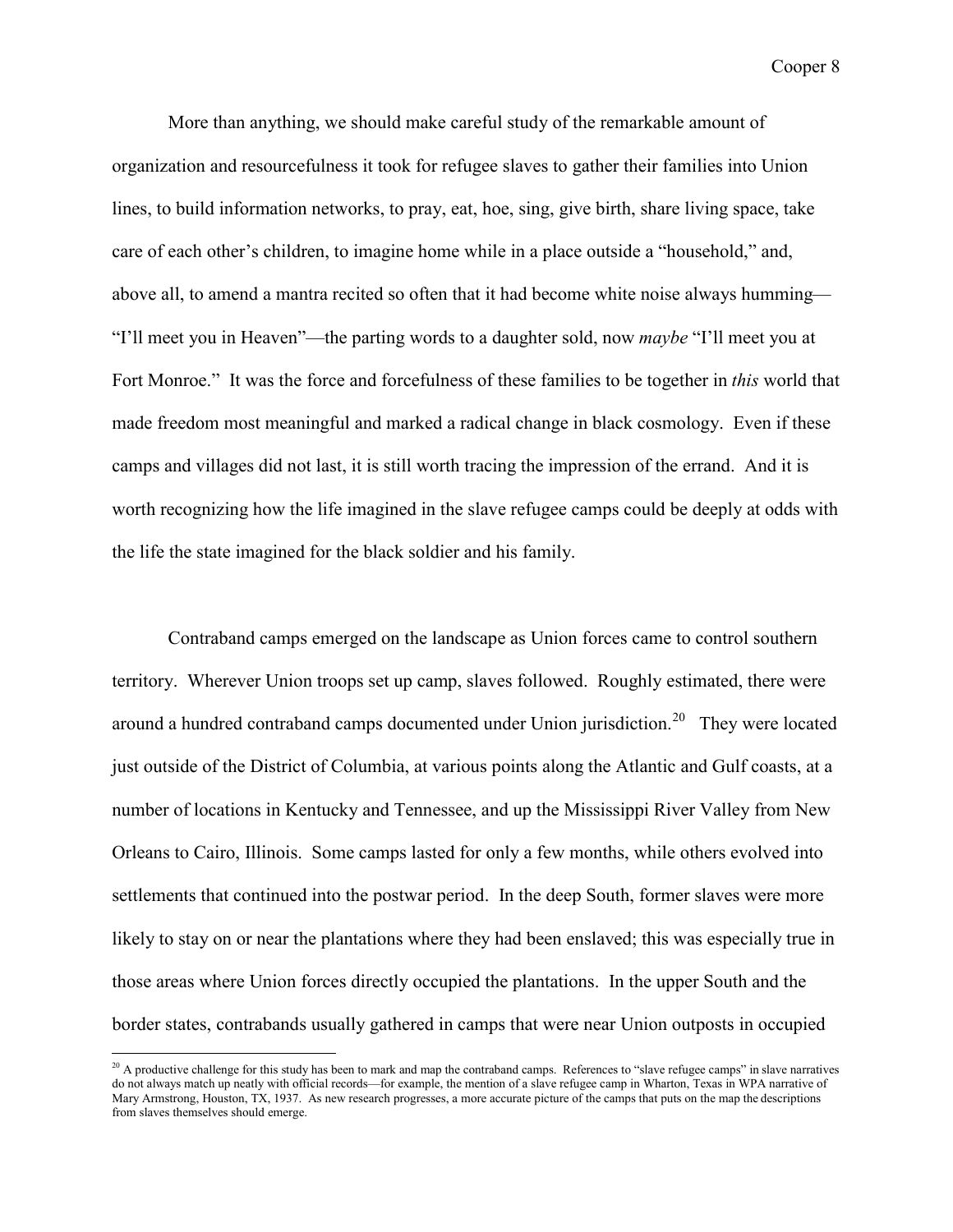towns or villages. More refugee camps sprang up to relieve overcrowding or to create distance between the contrabands and the army, especially around D.C., and at various places in the Mississippi Valley.<sup>[21](#page-9-0)</sup> (For maps of the Union occupation and military movement in the Civil War South, see Appendix.) While sweeping generalizations about the slaves in these camps is impossible, the patterns and priorities are unmistakable. My suggestions here, while attempting to synthesize the experiences of the camps in service of argument, have kept in mind the expediencies and contingencies of place and political context.

Recruitment progressed rapidly over 1863 but varied according to local custom and military leadership. Recruitment stations cropped up with the local provost marshals and with the efforts of specially commissioned recruiting officers. Resistance to recruitment manifested itself most vociferously in places where black southerners were already experiencing something like freedom—in other words, where former masters were absent. (See Appendix for table of black military enlistment by state.) For example, of the two early abolitionist efforts in 1862 to raise black regiments first in the South Carolina sea islands and then in New Orleans, the sea island effort met striking resistance to recruitment while the New Orleans effort saw a more positive response. The difference was that sea island masters had fled at the sight of Union gunboats, while New Orleans planters remained, claimed Union loyalty, and kept their slaves. The abolitionist pioneers in these scenarios, General David Hunter in South Carolina and General John Phelps in Louisiana, even as the former openly defied the wishes of the people he purported to help, both imagined black military service as the most direct route to the end of slavery and the defeat of the Confederacy. It was a win-win—a win for the slaves, a win for the union, (and the price of patriotism for the planter). But as recruitment progressed, the cant of the

<span id="page-9-0"></span><sup>&</sup>lt;sup>21</sup> For a nice summary of the camps, see Patricia Click, *Time Full of Trial: the Roanoke Island Freedmen's Colony, 1862-1867*. (Chapel Hill, 2001), 1-7. For a fuller portrait, see Freedmen and Southern Society Project, *Freedom: A Documentary History of Emancipation, 1861-1867*, *Series 1, Vol. 2: Wartime Genesis of Free Labor-Upper South and Wartime Genesis of Free Labor-Lower South* (Cambridge, 1982).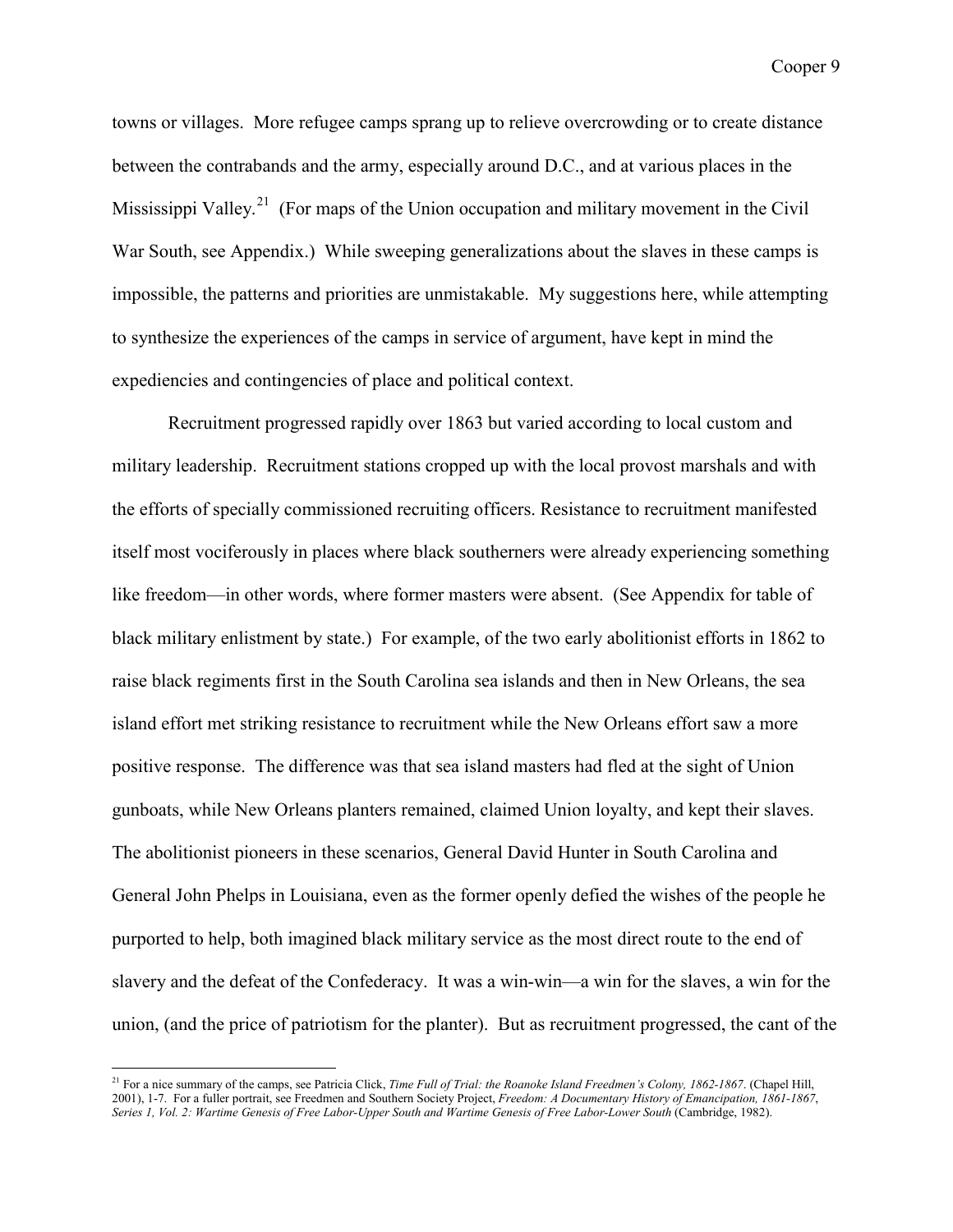"win-win" changed. It would get white men out of their conscription obligations, states out of their quota commitments, it would replace the slave regime with military discipline for the slaves, it would solve the problem of "vagrancy" (read: unsupervised blacks) and "unemployment" (read: blacks working for themselves). The earlier mention of the "soldierhunting tour" became painfully prescient as recruiting gangs roamed the countryside like bounty hunters seeking black males who often only marginally fit the description of military age or ablebodied. The inequalities of the service itself have been well documented—black soldiers saw a 36% higher death rate than whites, received \$6 less a month than whites though promised equal pay, were not paid for years, were taxed gratuitously, were compelled to sign three-year contracts while whites could be "six-monthers," were systematically denied furloughs, had no safe way to get wages back to loved ones, were barred or had great difficulty advancing in the ranks, were given the most odious and dangerous assignments, experienced aggressive incarceration for "desertion" and execution for mutiny, the list goes on. This treatment had a deleterious influence on recruitment. But above all, it was the security of loved ones that made the difference in black willingness to serve.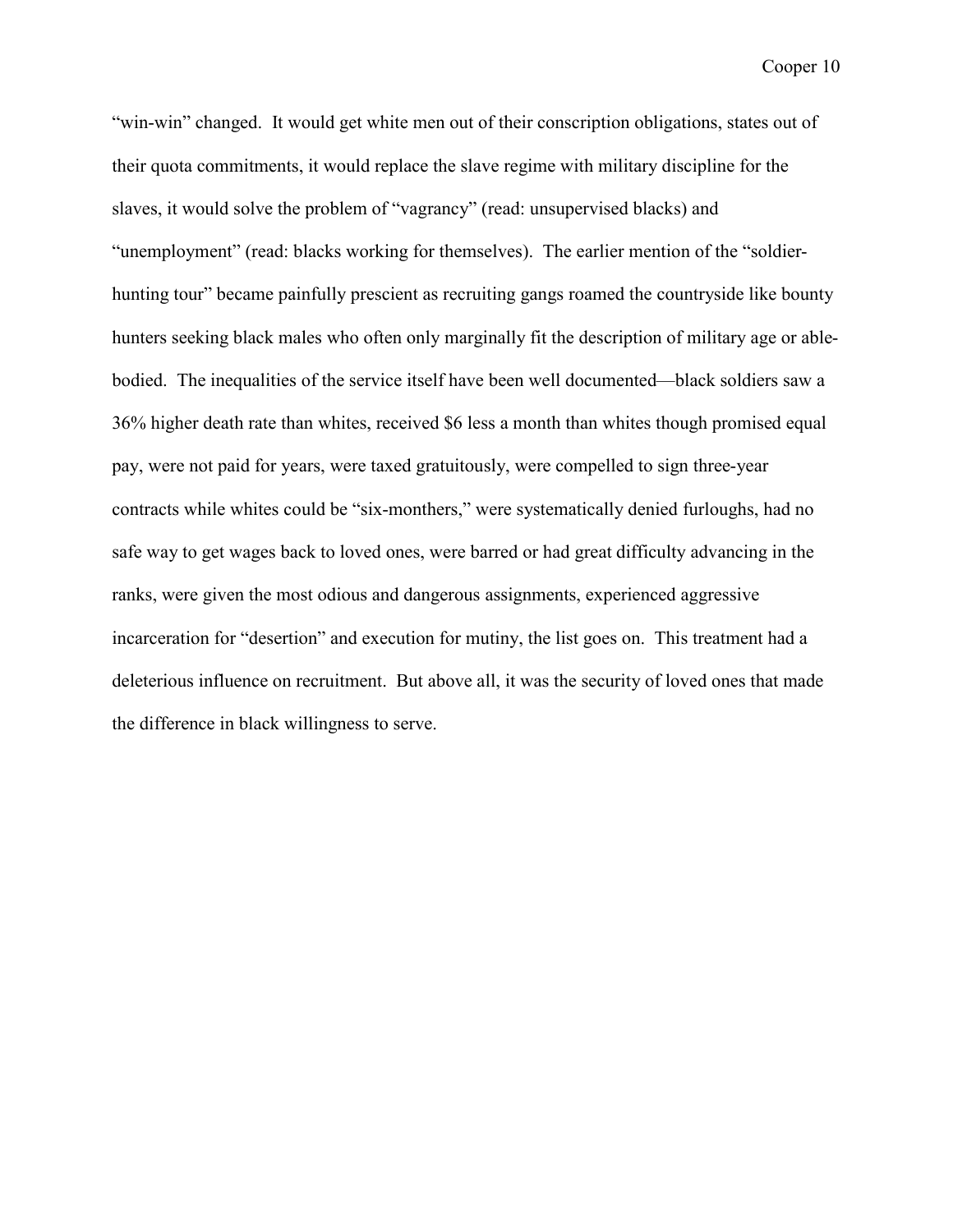

Figure 1. Fugitive African Americans Fording the Rappahannock River, Virginia, Aug. 1862

Figure 2. "Arrival of Negro family into Union Lines."

**In the above photographs, African American migrants travel with their belongings from home, collectively seeking new lives in freedom. They appear more like pioneering settlers than fugitives.** 

# **Family First: The Process of Black Organization and the Relationship to the State**

They came as families. There was no precedent in American history for this kind of coming on this scale. They packed up wagons with trunks and babies and blind octogenarians and came like "the oncoming of cities," leaving masters to query "how so many children got off safely I can't imagine."<sup>[22](#page-11-0)</sup> How they came was important. It forced policy decisions. When the first three male slaves escaped into Fort Monroe, Virginia on May 24, 1861, General Benjamin Butler refused to return them on the basis that their labor was aiding the Confederacy. They were now confiscated as "contraband of war." But soon after, it was not more individual male laborers who arrived but caravans of families. This was a problem legally and logistically for Butler. The authorities could not conceive of the labor of women and children as aiding the Confederacy and therefore subject to the "contraband" rationale. Besides, women and children were not assets but liabilities to the Union, were they not? Dependents to be fed and protected

<span id="page-11-0"></span> <sup>22</sup>John Eaton, *Grant, Lincoln, and the Freedmen: Reminiscences of the Civil War with Special Reference to the Work for the Contrabands and Freedmen of the Mississippi Valley*. (New York: Longmans, Green, and Co.,1907), 2. Leslie Ann Schwalm, *A Hard Fight For We: Women's Transition From Slavery To Freedom in South Carolina*. (University of Illinois Press, 1997), 89.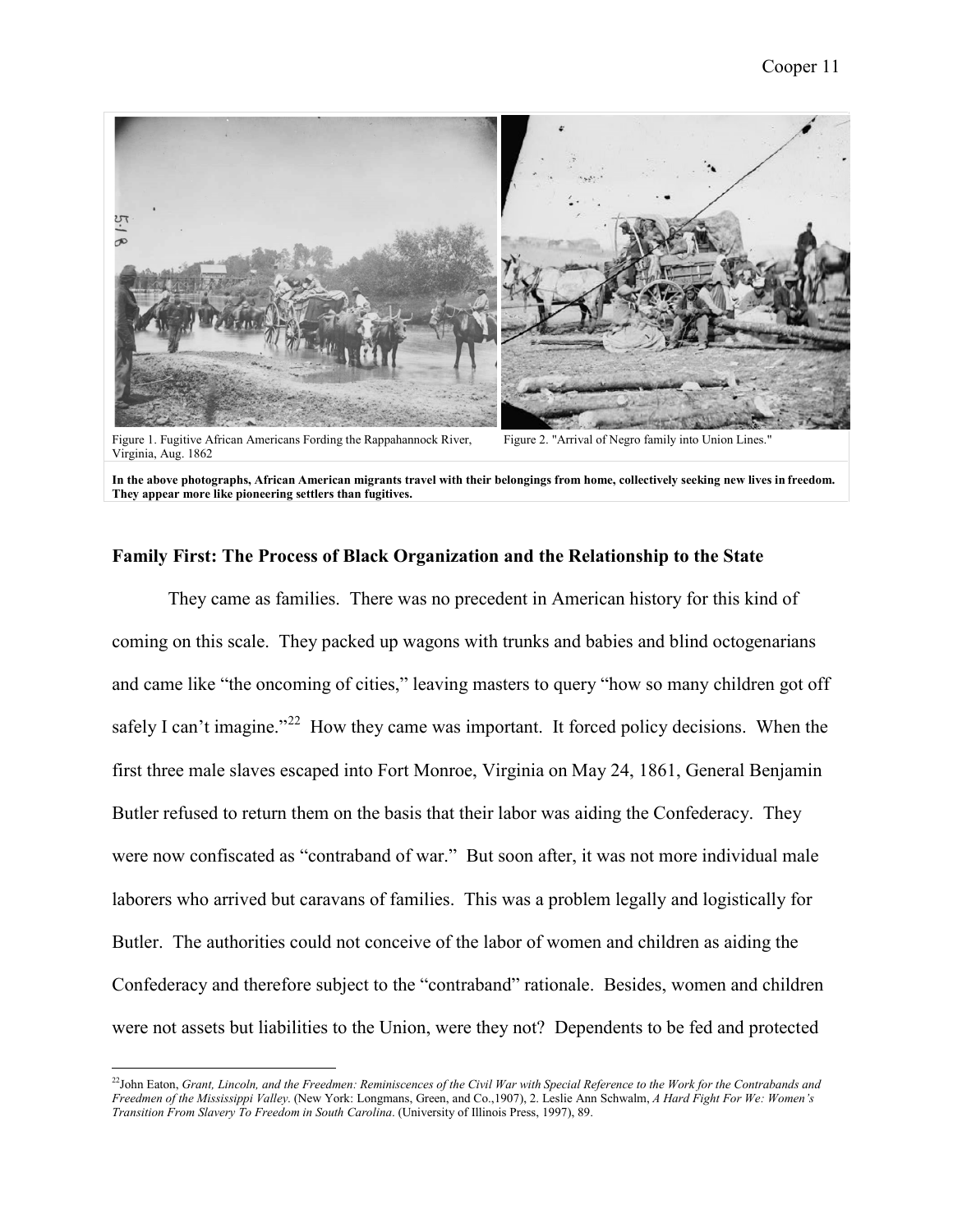rather than laborers to be appropriated. The northern business and political community, approving Butler's move, rose in unison to aver that the women, children, and infirm should be promptly sent back to their masters to be their burden. But the slaves would not be moved. They forced the Union to reckon with them. As Congress deliberated over confiscation and conscription policy, they had to grapple with imagining black male laborers or soldiers as connected to kin the government could not ignore.<sup>[23](#page-12-1)</sup>

At the moment the chance for emancipation reached slaves' ears, the first thought was crystal clear. " '63 when Mr. Will set us all free. Away I goin' to find my mamma."<sup>24</sup> Keeping the family you had, finding the family you lost, and making the family that was going to get you through intact or take care of your children if you didn't—these were slaves' first thoughts in freedom. Again and again in the reports refugees gave to missionary-teachers, slaves identified themselves and narrated their journeys by the people they came with and the people they came looking for.

How they came was important. It was how they imagined their freedom. If we are to see the contraband camp experience as a window onto what slaves wanted from their emancipation, we do well to take in the photographs of the fugitive families coming into Union lines (see above). We can place them in the catalogue of refugees in war-torn scenarios throughout history, but perhaps another analogue worth considering is to compare them to pioneers willing to risk all for an opportunity. Rather than being displaced from their homes, many came in search of them. They came with possessions—not the master's silver, but with their own

<span id="page-12-1"></span> $^{23}$  Although space does not allow a full treatment of the military policies and Congressional Acts that resulted in response to refugees' actions, a few key acts include: First Confiscation Act of 1861, Act Prohibiting the Return of Slaves of March 1862, Militia Act of July 1862, and Second Confiscation Act of August1862.

<span id="page-12-0"></span><sup>24</sup> She found her in a refugee camp. Mary Armstrong, WPA narrative, in Norman R. Yetman, *Voices from Slavery: 100 Authentic Slave Narratives.* (Courier Dover Publications, 1999), 20.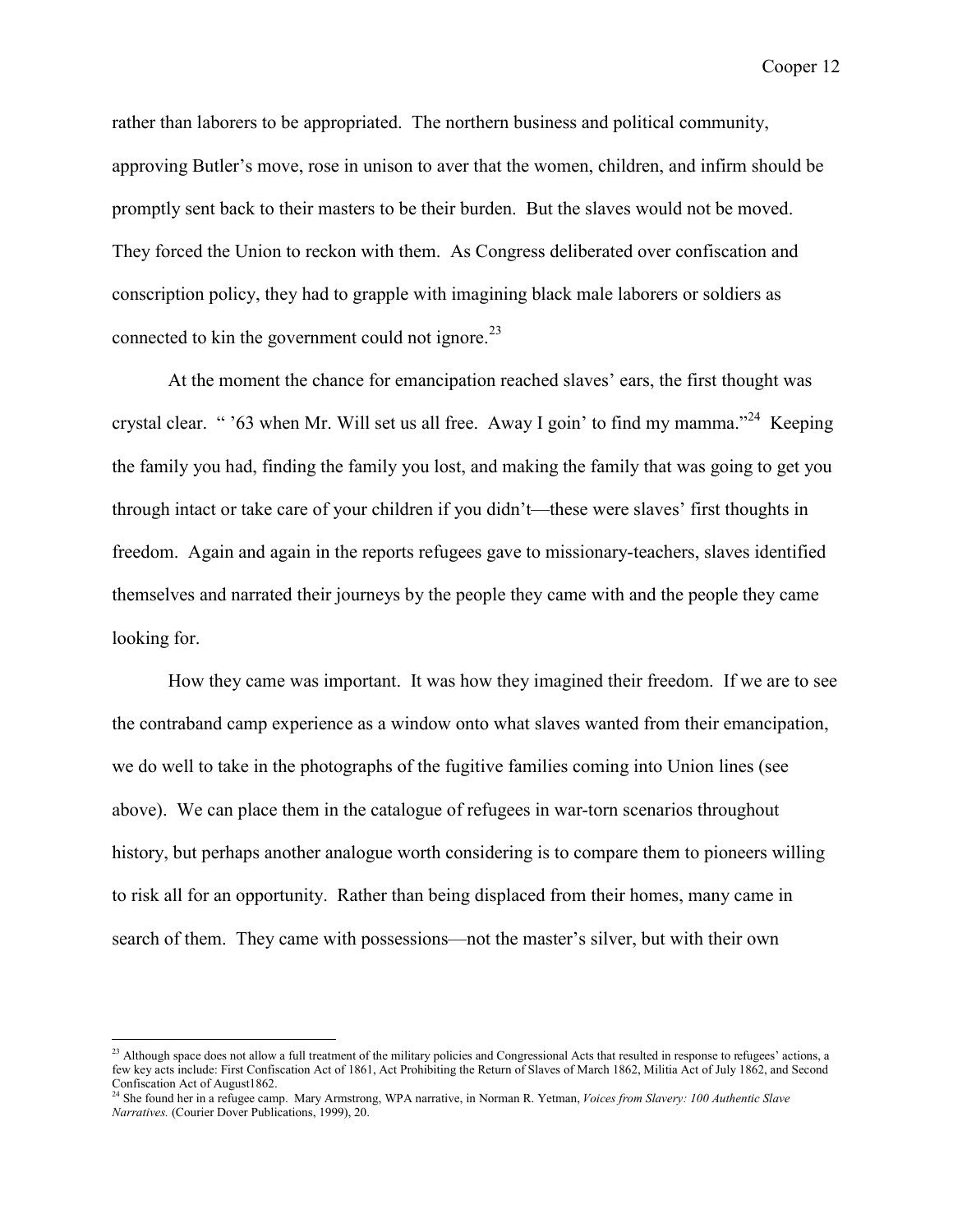property— "boxes, bedding, and luggage of all sorts."<sup>25</sup> They had to be organized to pull this off. We can see them in this way not as the embodiments of a wretched institution but seekers on their way to plant seeds they had salvaged in new ground. They came hoping the Union could make this possible.

Leaving—or refusing to leave with fleeing masters— was a blow to both slavery and the Confederacy, but did they come to serve or did they come to settle? If at first it was only their labor that seemed to the Union worth confiscating, it soon became clear the more valuable prize was their allegiance. Their local knowledge could win battles. In the Mississippi Valley, the strength of their population could "line the river with a loyal population."<sup>[26](#page-13-2)</sup> But if slaves were savvy enough to infer that what their masters feared they might welcome, they were also cautious. White army emissaries seeking local black help reported trouble winning slaves' confidence, but found more ready accomplices when black liaisons were among the army.<sup>[27](#page-13-3)</sup> The Union bond developed through the mediation of other slaves. "Colored men will help colored men and they will work along the by paths and get through," reported Superintendent of Contrabands Charles Wilder.<sup>[28](#page-13-4)</sup> Many of the first venturers to the contraband camps were scouts, and once word spread of the camps' relative safety, the slave refugees came.<sup>29</sup> But if their very presence suggested some kind of bond to the Union, it was unclear what the nature of the relationship was to be. With the bond to the master severed and government "ownership" of confiscated slaves uneven and unclear, the question arose: "To whom do you belong?"

<span id="page-13-1"></span> <sup>25</sup> Maj. Frank H. Peck to Gen. J.W. Phelps, Camp Parapet, Carrollton County, LA, 15 June 1862, in *Official Records of the War of the Rebellion.,*  ser. 1, vol. 15,491. For insight into how slaves earned their own property under slavery, see Dylan C. Penningroth, *The Claims of Kinfolk: African American Property and Community in the Nineteenth-Century South.* (University of North Carolina Press, 2003)*.* Ira Berlin and Philip D. Morgan, *The Slaves' Economy: Independent Production by Slaves in the Americas*. (Psychology Press, 1995). <sup>26</sup> Adj. General Lorenzo Thomas, as quoted in Mathisen, *Pledges of Allegiance,* 176.

<span id="page-13-3"></span><span id="page-13-2"></span><sup>27</sup> Harriet Tubman reportedly acted in this capacity, for example. Sarah H. Bradford, *Scenes in the Life of Harriet Tubman*. (Auburn, N. Y.: W. J.

Moses, Printer, 1869), http://docsouth.unc.edu/neh/bradford/bradford.html (Accessed January 24,2012).

<span id="page-13-4"></span><sup>&</sup>lt;sup>28</sup> Testimony by the Superintendent of Contrabands at Fortress Monroe, Virginia, before the American Freedmen's Inquiry Commission [Fortress Monroe, Va.] May 9, 1863.

<span id="page-13-0"></span><sup>29</sup> Testimony of Charles B. Wilder to American Freedmen's Inquiry Commission, 9 May 1863, *National Archives.* O-328, Letters Received, Record Group 94, Entry 12. Wilder describes many instances where husbands and fathers leave for trips of as much as 200 milesto gather their families and return to the camps.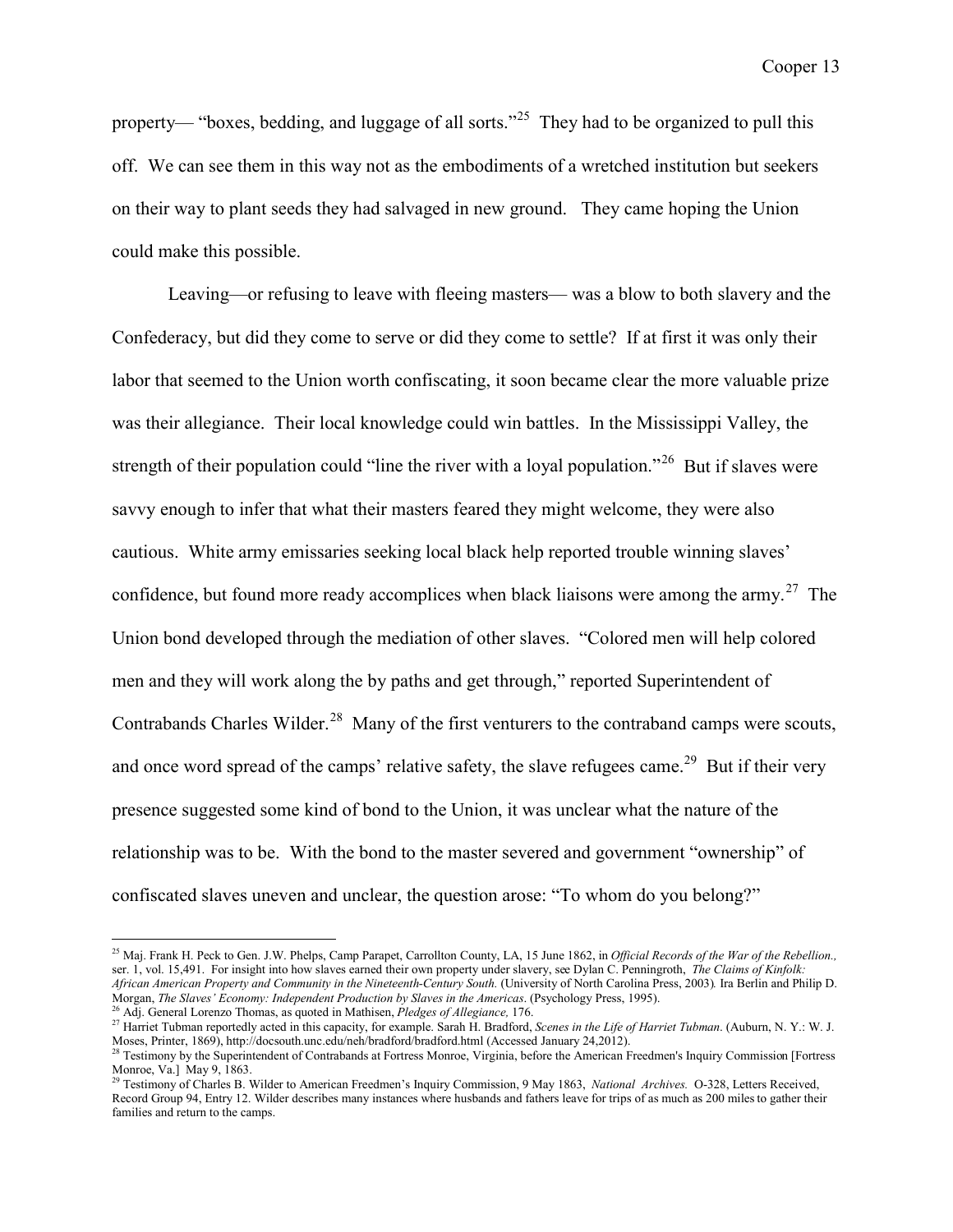"I reckon I'm Massa Lincoln's slave now," a black woman in Norfolk replied when a white missionary stopped her on the street to ask this question.<sup>30</sup> It was a wry response designed to tell her inquisitor that her "master" sanctioned her unmolested movement. If the relationship with the Union was still ill-defined, the link to Lincoln was most readily embraced. Lincoln was dearer to slaves as both a larger-than-life character in a millennial story of emancipation that was playing itself out before them and a sympathetic friend who could intercede on their behalf. While scholars have recently come to call the condition between slavery and citizenship one of "subjecthood," emphasizing the personalization and intimacy slaves conferred onto the state, we would be remiss to fail to grapple with the religious dimension of the relationship between ex-slaves and the Union voiced most often through Lincoln.<sup>31</sup> With announcements of freedom, "thousands came out shouting and praising God, and Father, or Master Abe, as they termed him." Letters poured into Lincoln, "Excellent Sir, When you are dead and in Heaven, in a thousand years that action of yours [the Emancipation Proclamation] will make the Angels sing your praises I know it." And with his martyrdom at end of the war, allusions to Christ ran rampant, "Massa Linkum! our 'dored Redeemer an' Savior an' Frien'! Amen!"<sup>[32](#page-14-3)</sup> Although these religious iterations of Lincoln have not gone undocumented, the implications of what slaves expected from such a relationship have yet to be understood. For these were neither mere metaphors nor simple exclamations of jubilation. Slaves had long resisted slavery by contesting their master's sole claim to them—their true master was the Lord.<sup>[33](#page-14-0)</sup> When "Massa Lincoln" enters their lexicon, it is as a Godsend.

<span id="page-14-1"></span><sup>&</sup>lt;sup>30</sup> Lucy Chase to Dear folks at home, April 1, 1863, Chase Family Papers, American Antiquarian Society (Worcester, MA).

<span id="page-14-2"></span><sup>31</sup> See Mathisen, *Pledges of Allegiance*; Kate Masur, " 'A Rare Phenomenon of Philological Vegetation': The Word 'Contraband' and the Meanings of Emancipation in the United States," *Journal of American History* 93, no. 4 (2007).

<span id="page-14-3"></span><sup>&</sup>lt;sup>32</sup> Garland H. White in Edwin S. Redkey, ed., *A Grand Army of Black Men: Letters from African-American Soldiers in the Union Army 1861-1865*. (Cambridge University Press, 1992), 175; Hannah Johnson, in Ira Berlin and Barbara J. Fields, eds. *Free at Last: A Documentary History of Slavery, Freedom, and the Civil War*. (New Press, 1993), 450; Eugene Genovese, *Roll, Jordan, Roll: The World the Slaves Made.* (Vintage, 1976), 273.

<span id="page-14-0"></span><sup>&</sup>lt;sup>33</sup> While Christian iterations are most common, others exist or coexist with a single Christian God.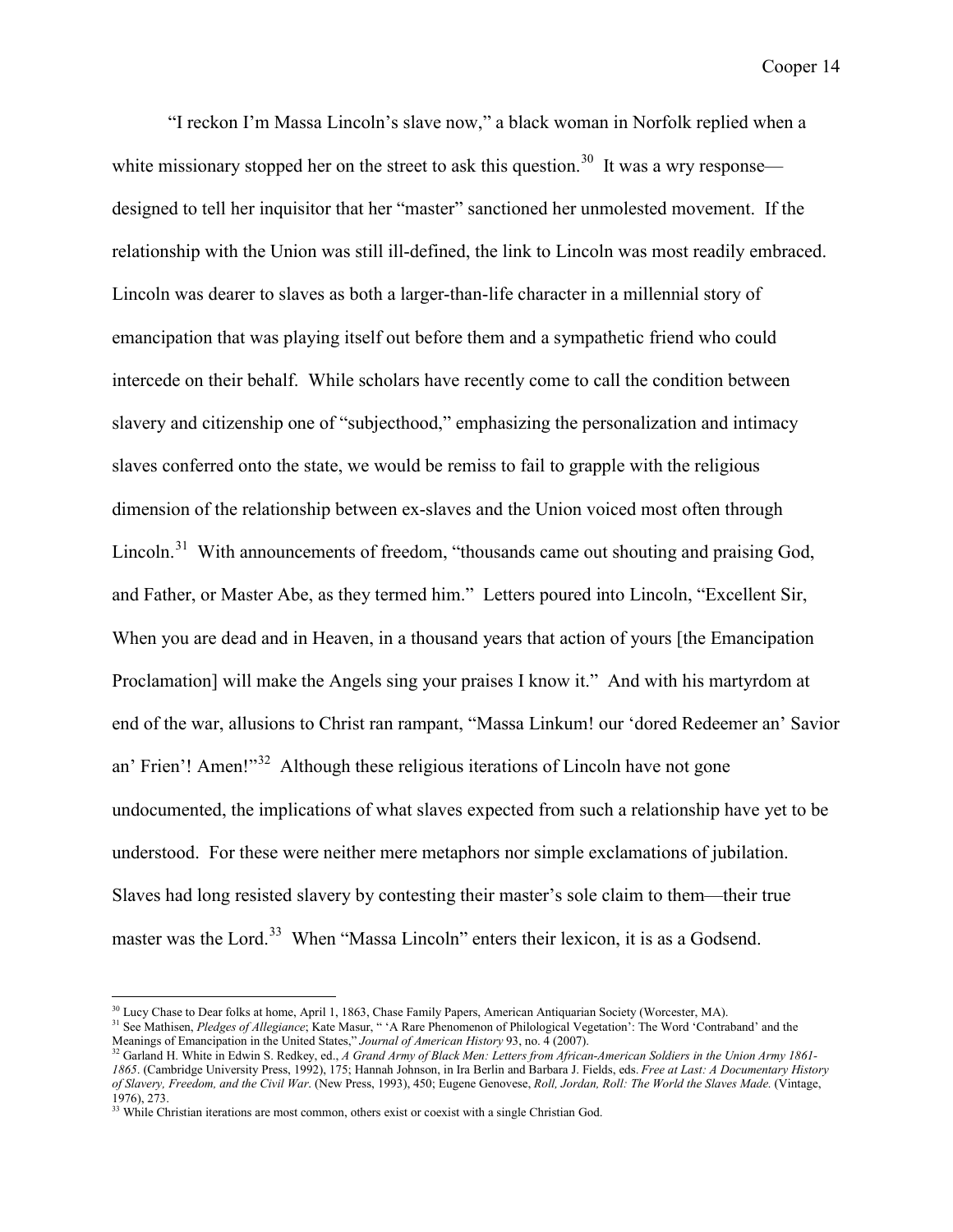Belonging to "Massa Lincoln" was not a transfer of title of ownership but a continuation of a community of which slaves were already a part—the family of God.

Rather than raising government leader to apotheosis and leaving political deliverance up to white leadership though, a belief in Lincoln was as malleable as a belief in God, with the details of the relationship of faith left to the believer, especially for slaves whose trust in God was cultivated more amongst and inside themselves than in the formal church.<sup>34</sup> And the foremost concerns in letters to Lincoln is reconnecting with family. "Mr president It is my Desire to be free. to go to see my people on the eastern shore," wrote Maryland slave Annie Davis in 1864. Lincoln was not necessarily slaves' means of entry into a nation but a facilitator of passage to their people. The religious significance of emancipation made the most sense when it accompanied family reunion. As one missionary-teacher recounted:

While I was teaching, a black face was thrust in at the door: the body soon followed, but so enveloped in rags that one could hardly tell whether it was a human being or not, till the voice was heard,—"Ise come!" Upon that, such a screaming and clapping of hands I never heard. They all rushed for him; and I thought they would devour him, clothes and all. One of the more thoughtful ones said, "Do scuse them, missus; for that boy libed on de next plantation to Massa Taylor : we never spec to see him. Lor bress me, how we do come togedder!<sup>[35](#page-15-2)</sup>

The camps were sites of reunion. And this was empowering beyond words. It shifted the focus from "to whom do you belong?" to a sense of belonging among "my people."

Religious expressions connecting them to Lincoln did not precisely equal a to-be-takenfor-granted commitment to the Union. Many came into the lines with the words of their masters ringing in their ears— "the Yankees have horns and will sell you to Cuba" as well as "If the Yankees *conquer* they *will divide our lands among the Niggers*."<sup>36</sup> Slaves were willing to risk

<span id="page-15-1"></span><sup>&</sup>lt;sup>34</sup> Genovese argued that slave transference of messianic hopes onto Lincoln was a failure of slave politicization, arguing that when it came to political revolution, slaves looked to whites for leadership. *Roll Jordan Roll,* 273-274.

<span id="page-15-2"></span><sup>35</sup> Signed S.E.F., Letters of Teachers and Superintendents of the New-England Freedmen's Aid Society, Fifth Series, Oct. 15, 1864. http://faculty.assumption.edu/aas/default.html (Accessed January 14, 2012.)

<span id="page-15-0"></span><sup>&</sup>lt;sup>36</sup> Mentions of Yankees with horns and intentions to sell slaves to Cuba are so ubiquitous as not to warrant any specific citation. For a taste, sample the volumes of Works Progress Administration interviews with former slaves in George P. Rawick, *The American slave: a composite autobiography*. (Greenwood Pub. Co., 1974). Discussions of preconceived notions about getting the land are also common, but this particular quotation comes from Hahn, *Nation Under Our Feet,* 130.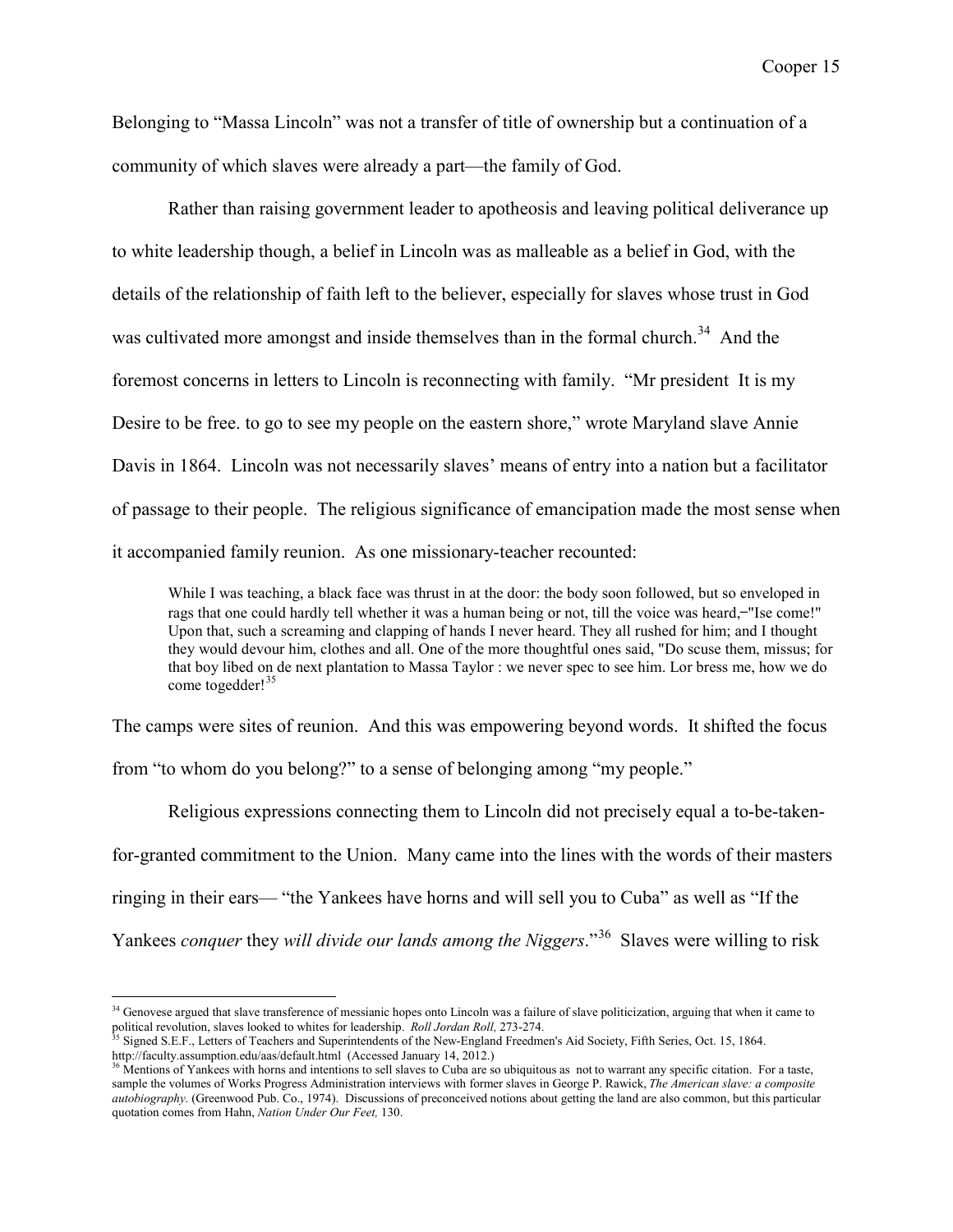the former for a chance at the latter. As one camp missionary-teacher told it: "They chuckle with satisfaction and a feeling of reverence when they say, 'The Union-folks own all the States now.' ...their pride and importance is greatly increased, now they are in the hands of the 'Union,' who owns all the estates of all their masters!"<sup>37</sup> But if they had hopes that Yankees would be their allies in securing land on which to make their homes in freedom, they also had to watch out for the Yankees with horns. Kidnapping rings for selling contrabands back into slavery proliferated, just as similar scandals took place kidnapping males for impressment into the service. As a Virginia superintendent of contrabands recounted: "The masters will come in to Suffolk in the day time and with the help of some of the  $99<sup>th</sup>$  carry off their fugitives and by and by smuggle them across the lines and the soldier will get his \$20. or \$50."[38](#page-16-2) Or this story from New Orleans was one of many like it: "Recently four white men, pretending to be acting under authority of Capt. Sawyer...came to the residence of the wife of George Johnson...and kidnapped her. carried her down to the plantation ...and there subjected her to the most cruel and unmerciful treatment."<sup>[39](#page-16-0)</sup> The widespread incarceration of black southern men was easily sustained by charges of draft resistance and desertion, and the jails became feeding grounds for the wartime slave trade.

Slaves more readily talked to Harriet Tubman than Billy Yank, but the solidarity of all black camp inhabitants should not be assumed. They needed to find out who among the black faces in these camps they could trust, and that was a process. Camp inhabitants had to be savvy about their delineations of insiders and outsiders—they had to be wary of those who would sell them out for a price, white or black. And there were regional rivalries—a bias in Virginia camps against North Carolina refugees, for example: "I an't going with those North Carolina niggers

<span id="page-16-1"></span> <sup>37</sup> *Dear Ones at Home,* 61.

<sup>38</sup> Ira Berlin, et al, eds. *Freedom: A Documentary History of Emancipation, 1861-1867, Series I, Vol. 1:The Destruction of Slavery,* 90.

<span id="page-16-2"></span><span id="page-16-0"></span><sup>&</sup>lt;sup>39</sup> Ira Berlin, et al, east *I recumming Structures* Theory of *African-American Kinship in the Civil War Era*. (The New Press, 1998), 57.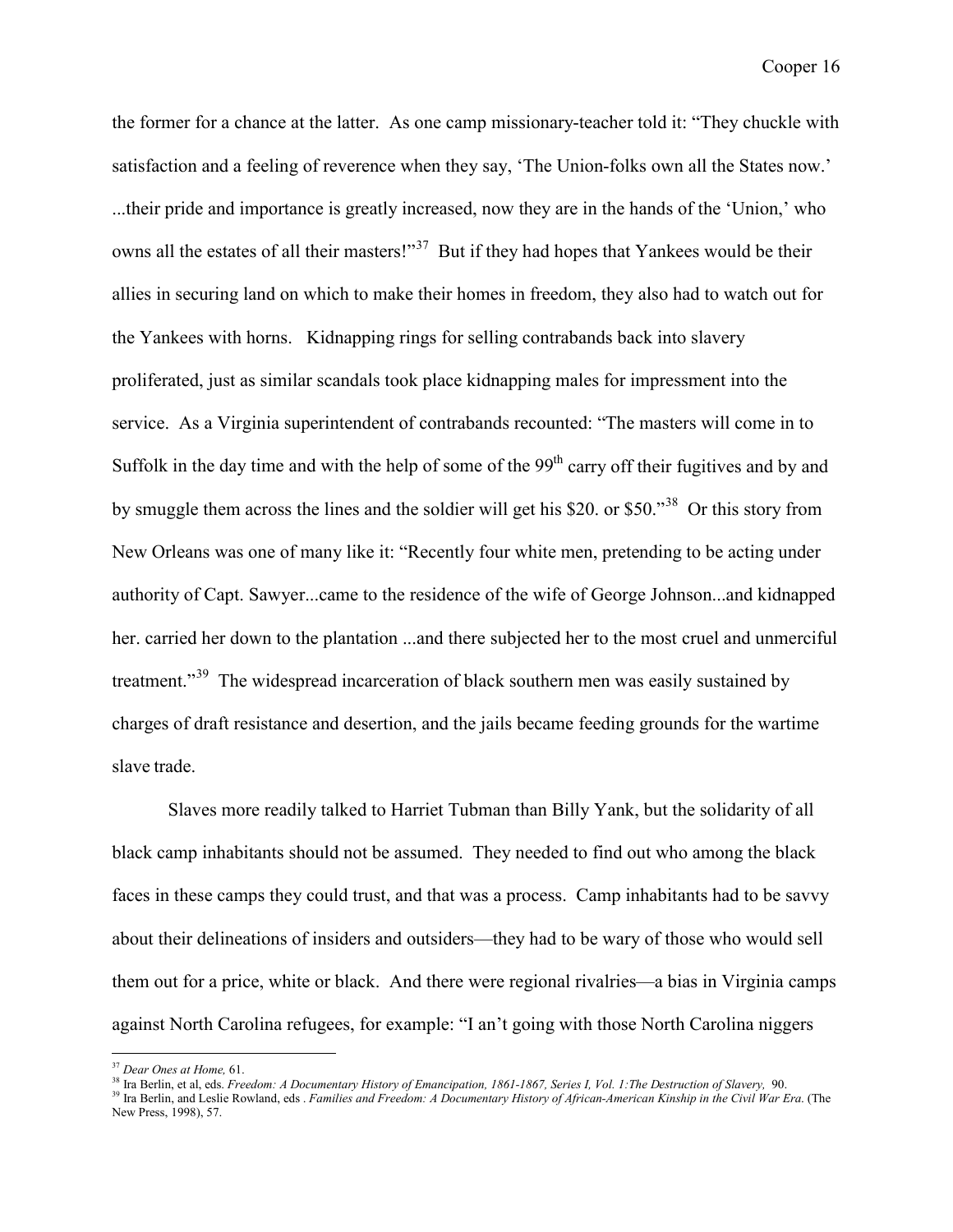[on the farms]," snapped Virginia slaves. Or a North Carolina refugee woman known as "North Carolina," a badge of her outsiderhood, commented judgmentally on Virginia women's fecundity: "I think they have too many children here. I think the business better kind uh dry up till things is more settled."<sup>40</sup> Tensions appeared between free blacks from the north and slaves from the south, especially over the question of military service. Northern black abolitionists whose families and homes were more secure, while more empathetic to refugees than many whites of their ilk, had more of a stake in the black service question and were more aggressive about pushing male slaves to serve. Former Virginia slave Garland H. White, who now lived in Ohio, returned to Virginia as army chaplain. In the wake of a December 1863 measure leading to especially heavy-handed impressment of black men away from their jobs and families, eliciting howls of black protest, Chaplain White, a former slave, faulted Virginia contrabands for their reluctance "to take up arms to help free themselves and be useful to the country."[41](#page-17-2) Black preachers from the north frequently became highly visible participants in recruitment rallies, offering capstones to white recruiters' speeches. As one such preacher intoned in promotion of black entry into the service, echoing a familiar religiously-sanctioned endorsement of hierarchy: "Everything must have a head. The plantation, the house, the steamboat, the army, and to obey that head was to obey the law."[42](#page-17-0) Indeed, refugees had to be wary of over-zealous black recruiters, as some of the most merciless recruiting gangs were comprised wholly of black mercenaries.

So how did they build alliances and allegiances with each other? Through careful and determined exchange, they bartered goods, traded knowledge, shared stories, and built trust. They employed similar moves in their interactions with government agents, and watched to see if

 <sup>40</sup> *Dear Ones at Home,* 61.

<span id="page-17-2"></span><span id="page-17-1"></span><sup>41</sup> *Black Military Experience,* 115-116.

<span id="page-17-0"></span><sup>42</sup> As quoted in Mathisen, *Pledges of Allegiance,* 211.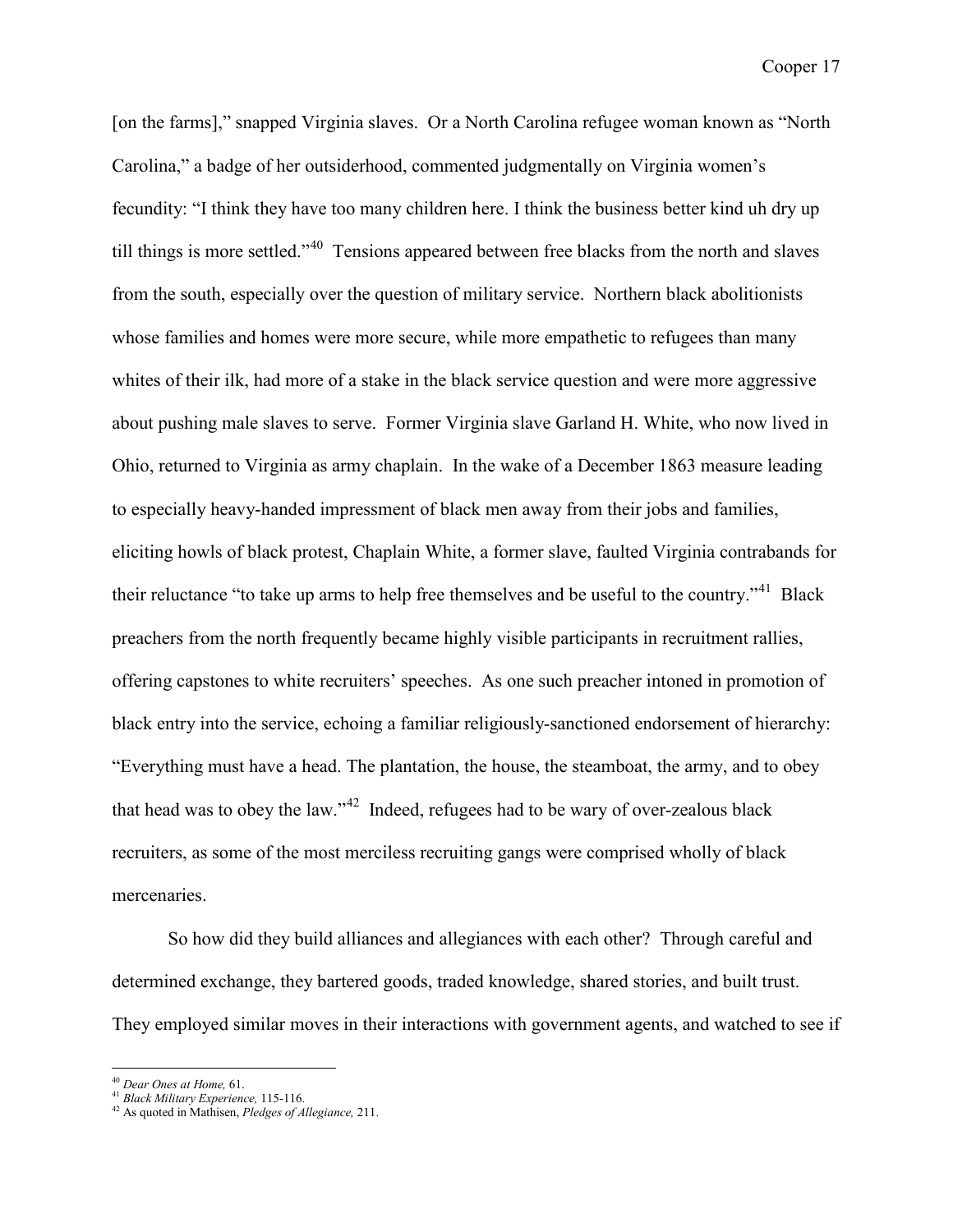those agents responded like masters or friends. Missionary-teacher Laura Towne describes a scrupulous and determined effort to repay every kindness received with eggs, for example. "They transfer their gratitude to 'Government'," she explained, but they were also poised to set the terms of what they would give in exchange for that gratitude. Missionary-teacher Lucy Chase describes the scenes in which women gathered in the evening with lit pine-knots, each with her "sad story to tell" about lost and looked-for children, while taking care of their motherless charges. Piece by piece these shared stories built the fictive kin networks that allowed childless mothers and motherless children to connect and survive.  $43$ 

Resources were often scarce, competition fierce. Which is why it is so astonishing to regard the military reports of these camps taken across the South from 1863 to 1864. The reports repeat again and again: "refugees quite independent." "very few incidents of disorder." "only six reports of assaults in a year." The ration lists shed light on the cooperation necessary in the venture—in coastal North Carolina for example, by comparison, refugee whites received sixteen times the amount for one quarter of the population.<sup>44</sup> More important than the blatant racism of the unbalanced allocation is the insight into black resourcefulness. These ration records suggest an impressive ability in the black community to negotiate among large groups of slaves from a wide array of backgrounds who came together, subsisted, and imagined future lives for themselves in these camps. When they petitioned the government for a chance to own the land, they made proposals that suggest what must have been thorough previous discussion among themselves. Their proposals for their family allotments were quite modest—eight or ten acre plots, for instance. Forty-five slaves who had made a settlement for themselves on an island on the Mississippi River reported to the Union troops who were evicting them that some of them

<span id="page-18-1"></span><sup>&</sup>lt;sup>43</sup> Laura Towne, *Letters and diary of Laura M. Towne: written from the Sea islands of South Carolina, 1862-1884. (Printed at the Riverside press,* 1912), 23; *Dear Ones,* 60.

<span id="page-18-0"></span><sup>44</sup> Berlin, *Freedom Series: Wartime Genesis of Free Labor-Upper South,* 92.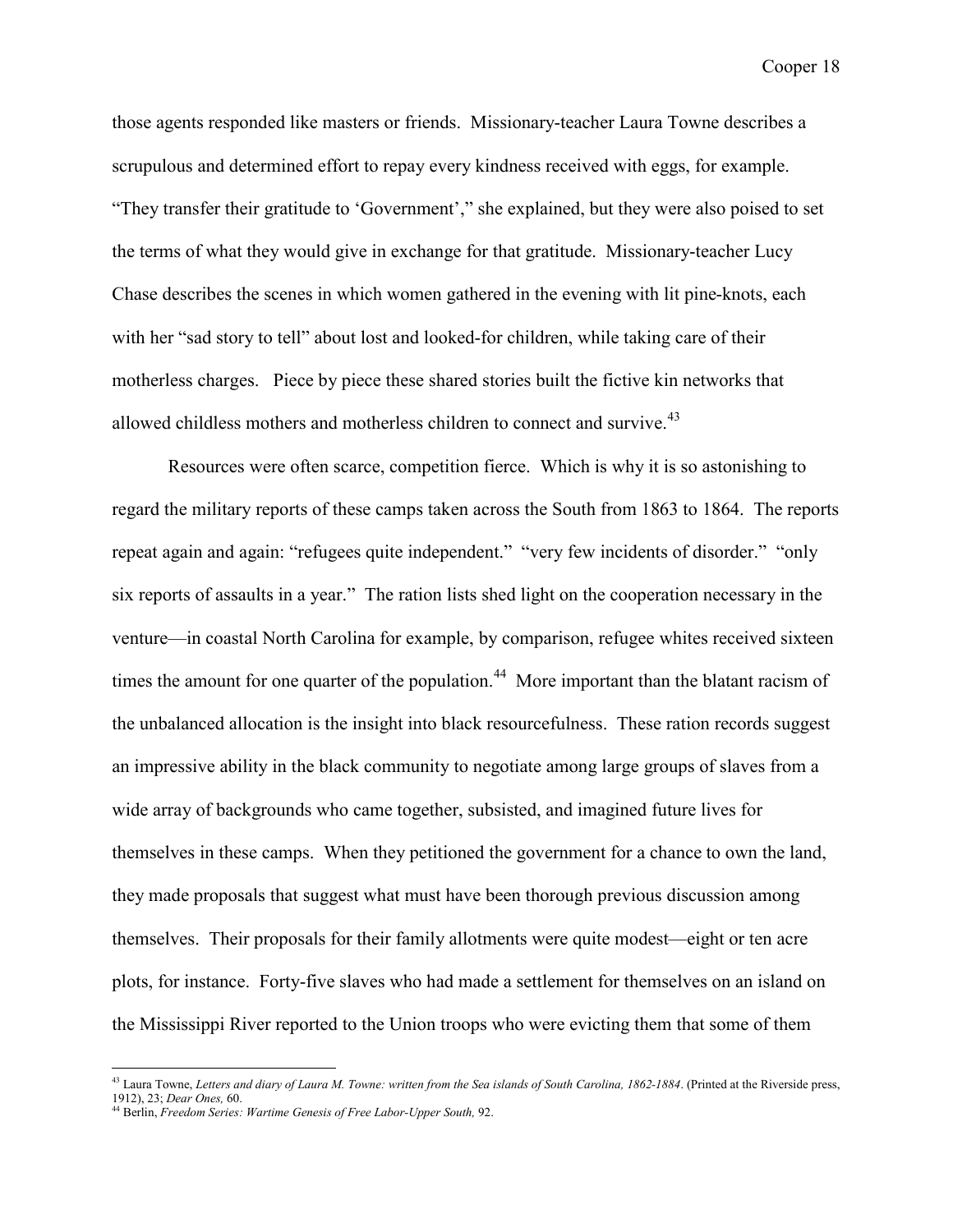had come from 300 miles away, a testimony to the cooperative work of the venture and undoubtedly the help of local slaves along way.<sup>[45](#page-19-1)</sup>

The camp experience involved socializing so that someone would take care of your blood kin if something happened to you. It was about leaving a trail of details so that each black listener you met might lead your sister or brother or father back to you. It was about teaching strangers to read when you had only half the alphabet yourself, and agreeing to eight-acre farm plots and knowing your neighbors weren't your master. Make no mistake. Conditions in these camps were often bleak. Disease, most of all, was rife. But murders between refugees were few. Though land was prime, turf wars between slaves were rare.

Their path to equality may have been most tangible, seemed most realizable, in the forging of relationships that would be so productive and secure as to seem to defy a government to deny them legal recognition. It was not so much that they were unwilling to serve as it was that they looked productively toward unions that stressed a more inviting and relatable vision of home than speeches on "Everything must have a head" did. They focused on relationships that could get them axes for eggs.

### **"Run Right out of Slavery in to Soldiery": The Case For Making It Home**

If Reconstruction became a struggle over rights to the land, and the "experiment" of Reconstruction began in some of the these camps during the war, then military service was not a stepping stone but an impediment to the realization of land ownership for former slaves.<sup>46</sup> Movement defined the refugee camp experience, but slaves were increasingly insistent that they

<span id="page-19-1"></span> <sup>45</sup> For military and government reports of camps, see American Freedmen's Inquiry Commission Record, *National Archives,* O-328, RG 94, Microfilm M619, reel 200. For land distribution petitions and proposals, see Berlin, ed. *Wartime Genesis of Free Labor-Upper South,* 145, 179, 208, 418\*. South Carolina Sea Island camp residents make elaborate plans for land distribution, as Willie Lee Rose recounts in her classic 1964 study. Willie Lee Nichols Rose, *Rehearsal for Reconstruction: The Port Royal Experiment* (reprint, University of Georgia Press, 1999). Sea Island camp residents were mostly all locals from the islands or the lowcountry mainland with extensive familiarity of the area. Still, volatility in government policy flipped the proprietors and inhabitants of the land many times so that often those who had the best claim and most familiarity with the land were transplanted somewhere else. For Mississippi River island community, see Berlin, ed. *Freedom Documentary History: Wartime Genesis of Free Labor-Lower South,* 655.

<span id="page-19-0"></span><sup>46</sup> Willie Lee Rose famously calls the Port Royal Experiment a "rehearsal for Reconstruction." Rose, *Rehearsal for Reconstruction.*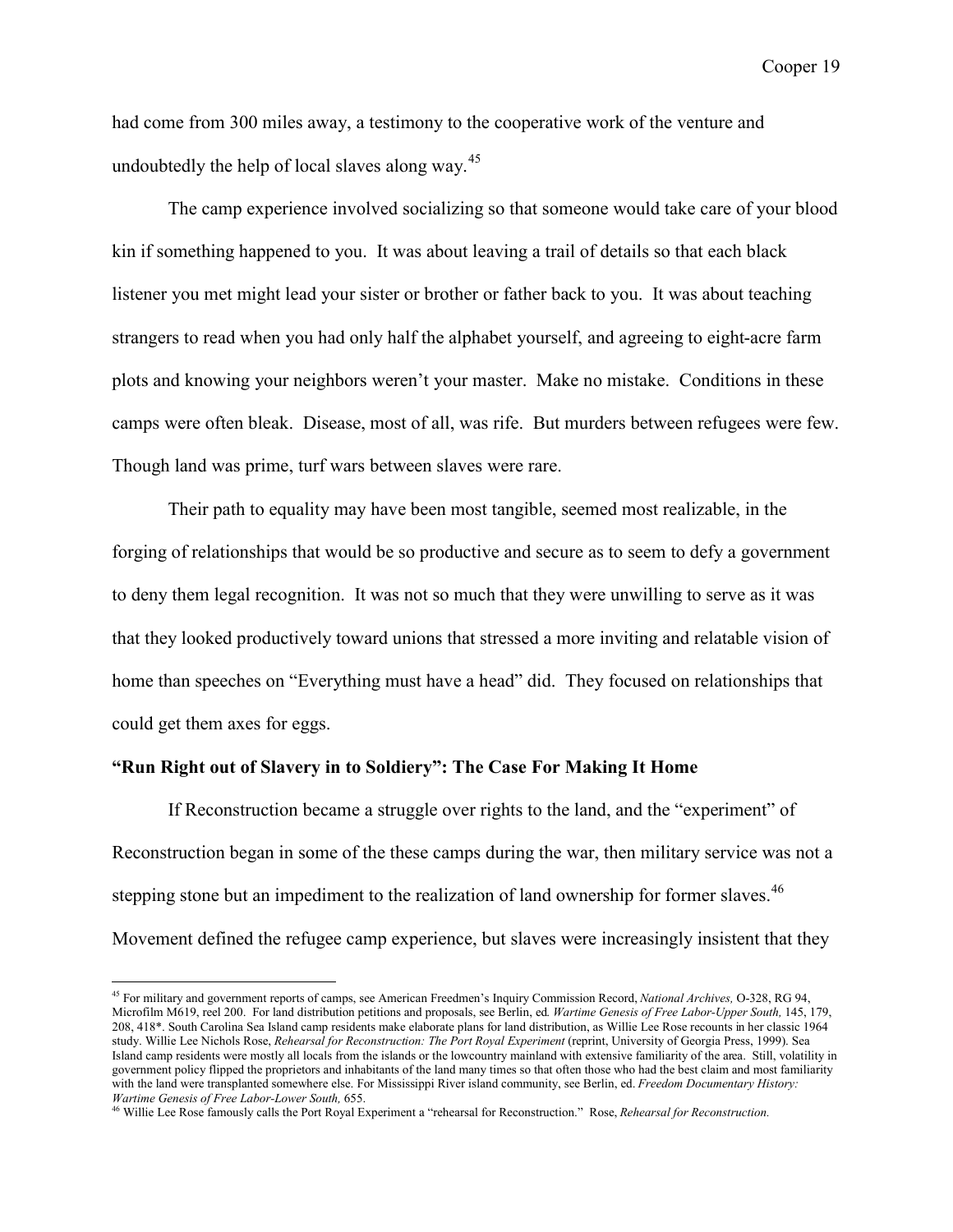make their own decisions about where and when to move...and when to stay. Camps could be beacons drawing in the caravans. Camps could be enclosures where Union forces had rounded up slaves who had been living independently to be under white supervision. While a systematic recounting is not possible here, it is worth noting the incidences of resistance to Union efforts to move them.

In a series of letters between a captain at the Cairo, Illinois contraband camp and the Quartermaster General in Virginia in August 1863, there is an attempt at a labor exchange, where an overabundance of male contrabands at Cairo could be shuttled across the country to fill labor shortages on the eastern shore. But the men turned out to be unwieldy cargo. They wanted to stay close to their people. When the captain replied that he could not get them to go, the quartermaster general retorted that he should stop *asking* them. Whether the army preferred to think of them as property or people, the will of the would-be participants mattered. $47$ 

The Union had appropriated male labor from the beginning, but Union laborers often remained with or near their families in the camps. With the onset of aggressive conscription, the army moved the enlisted men. But in many instances camp women moved with them, creating shanty towns near garrisons. One such Memphis area settlement of several hundred women, derided for carrying off "axes, shovels, spades, and picks, wherever they can be found, to use in building, and maintaining these households," was to be relocated to President's Island on the Mississippi River, separating women from men. It didn't happen. "The people are unwilling to be moved." As the frustrated Memphis commander carped, it was "no light and withall a very

<span id="page-20-0"></span><sup>&</sup>lt;sup>47</sup> Capt. Woolfolk at Cairo to General Ingalls (Quartermaster General) in Virginia (8 Aug 1863) with accompanying letter to Washington (1 Aug 63). *National Archives,* RG 94, Ent. 225, Box 399, "Contraband folder."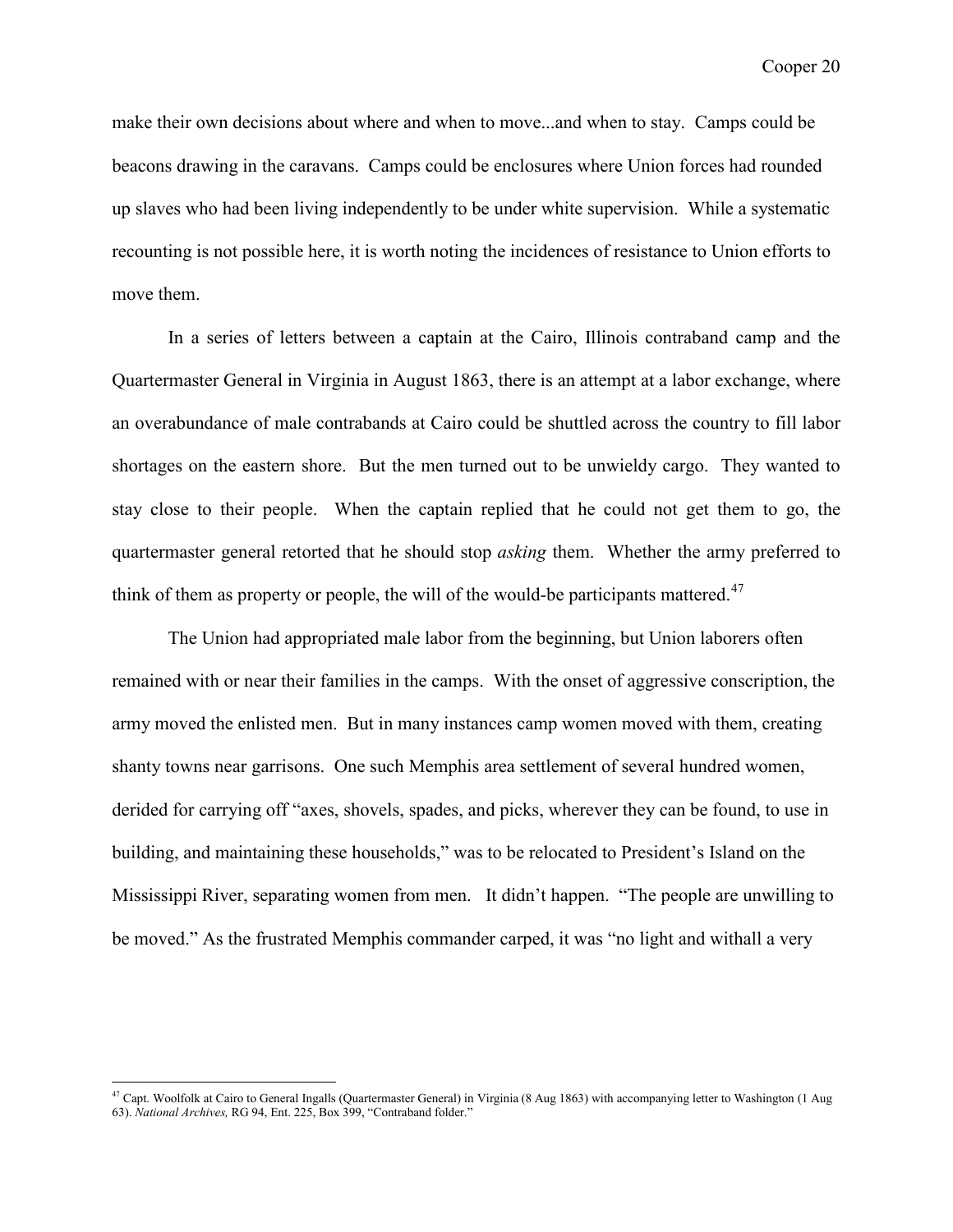unthankful job," especially when the husbands (Union soldiers themselves) "in some instances have come out under arms to prevent it."<sup>[48](#page-21-1)</sup>

Through all the trials that black soldiers protested, it was their movement away from families that became most destructive to their visions of freedom. Rather than exposing black soldiers to unprecedented travel and experience, military service often held them hostage in foreign locales with no furlough, even well after the war.

I inlisted January the  $4<sup>th</sup>$  1864 under Col Russel Culumbia boon County, Mo. when I left my family I promised them that I would come home on furloe in August last I lost two of my children I asked for a leaf of absence and was refused . . . thare has ben a grate meny of my felow soldiers who through grief and anziety about their families have pined away and died ...we stood on the bank and shed teers to think that we who had batled for our country over two years should still be retained and deprived of the priviledge of seeing those who are so dear to us my actions have proved that I have ben true to my government and I love it dearley now the war is over and I now want to see those who are dearer to me than my life<sup>49</sup>

If military service was purporting to build a relationship, a fidelity between the ex-slave and the

state, then the immediate inconvenience that there was no one in state power who the ex-slave

could trust became all too apparent during his term. If and when soldiers did get paid, there was

no safe way to get those wages to their families and homes they were hoping to have in freedom:

we has not any way to send our Money home. the men that gos home they live in adifrent part of the State. and thire is no Purson that we could trust for we has sent large amounts of Money to our famuleys. and they has not got it. and I larns that thire is a Numbers of our famuleys has ben turned out of Doors, and they has no Place to lay thire heads and we as no way to healp them. .... we come and Left our States our Wifes and our homes and children in such away that they may do the best they can and to take cire of thire Self. ye what kind of fixt was it too. Now the old Servent he has no Proprty he has no Money he has no House to put them in to.

The advent of recruitment created widespread disruption to family formations, collective

black efforts at community, and burgeoning allegiance to the Union. When one group of soldiers

wrote a collective letter to the president in January 1866, they described their experience as "Run

Right out of Slavery in to Soldiery":

we is heer yet  $\&$  we will have to buy our lands  $\&$  places  $\&$  by the time we get out of this all the Government cheap Property  $\&$  all the lands that would sold cheap will be gone  $\&$  we will have a Hard struggle to get along in the US  $\&$  then all the Southern white People will have us for alaughin  $&$  game

 <sup>48</sup> *Families and Freedom,* 75-77.

<span id="page-21-1"></span><span id="page-21-0"></span><sup>49</sup> James Herney, Helena, Arkansas, May 15 1866, in *Families and Freedom,* 149.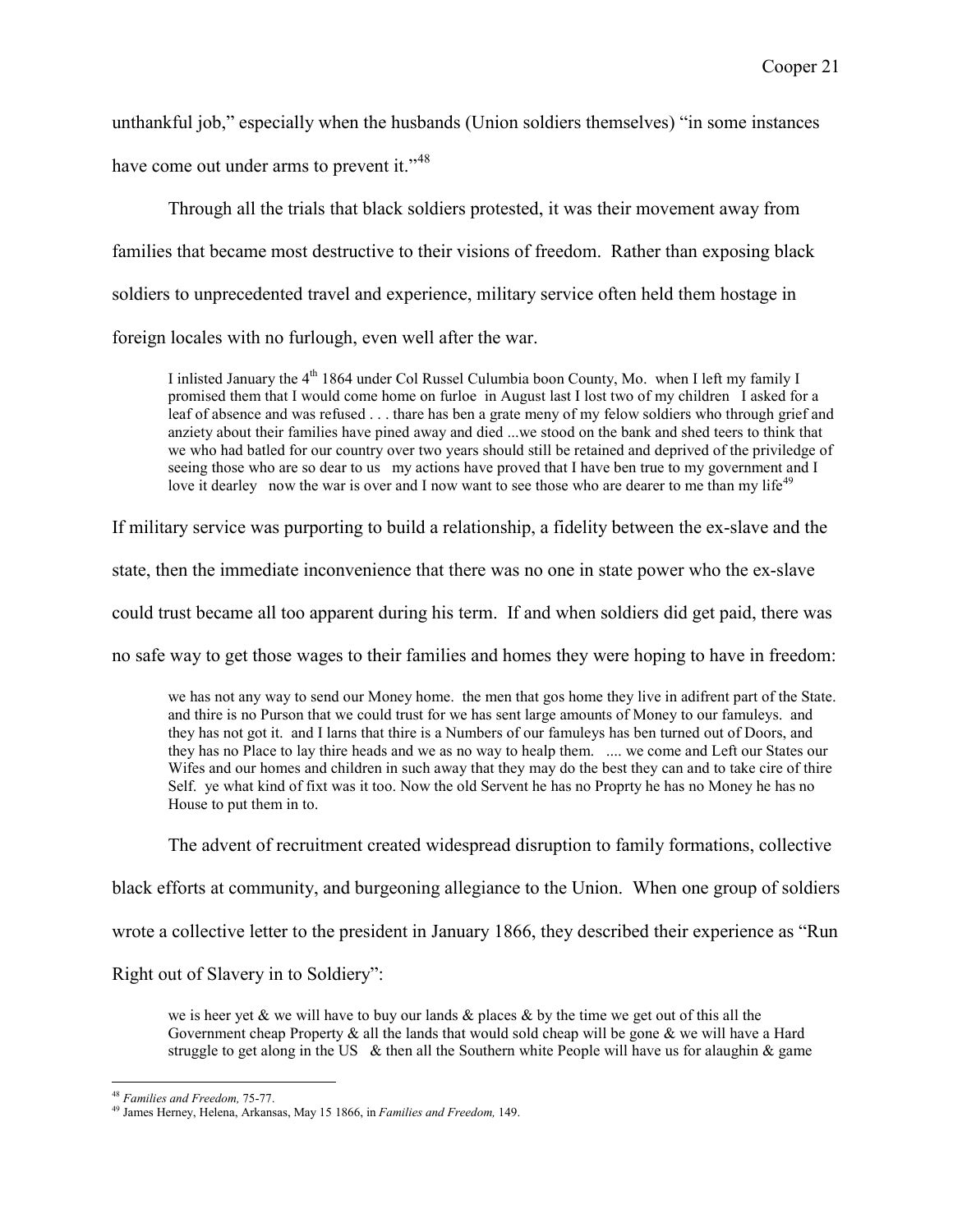after for our Braverist that we did to Run away from them  $\&$  come as soldiers they will be glad to see that we would not have but very little money & we would not have any land, atall for all the cheap in thing are going now ...So Please if you can do any good for us do it in the name of god [signed] it is a mejority of men of the 33 Regt USCT $50$ 

If former slave men came and met in the army and became "politicized" there, they had been experiencing similar meeting and planning before 1863 recruitment in the cultural and political meeting grounds that were the contraband camps. For many slaves these camps were the center of a burgeoning political life, and the place where slaves were discussing their future homesteads, and many men whisked away from these camps knew that. If military service was taking former slaves across the country to see new things, the camps were bringing together new peoples sharing new information, and they were immediately putting these exchanges into community building. These were makeshift communities, but there was the promise to be something more. Soldiers were anxious to get back to that, often more anxious for that than to prove themselves worthy soldiers to white eyes.

The refugees were most anxious to have something resembling home so that they could knit together their family—that they knew where to meet, where to stay—where to keep "sight of each other." It was in this way that in interviews recounting the refugee experience, the Yankee run-ins were a trauma. "Lord, Lord, honey, dem times too over sad, 'cause Yankees took lots of slaves away an' dey [their] made homes. An' whole heap of families lost sight of each other."<sup>[51](#page-22-0)</sup> The way Minnie Folkes told it, slaves were not looking for the Union to give them freedom so they could begin to make their homes. In the midst of war, those homes were already made.

There was a notable dilemma between serving and settling. Two visions of entry into an American identity at odds with each other—to citizenship through military service, to land through improving it. The former compelled them to move, the latter only possible if they

 <sup>50</sup> *Families and Freedom,* 139-140.

<span id="page-22-1"></span><span id="page-22-0"></span><sup>51</sup> Minnie Folkes, former slave, St. Petersberg, Virginia in Charles L. Perdue and Thomas E. Barden, eds. *Weevils in the wheat: interviews with Virginia ex-slaves*. (University of Virginia Press, 1976), 95.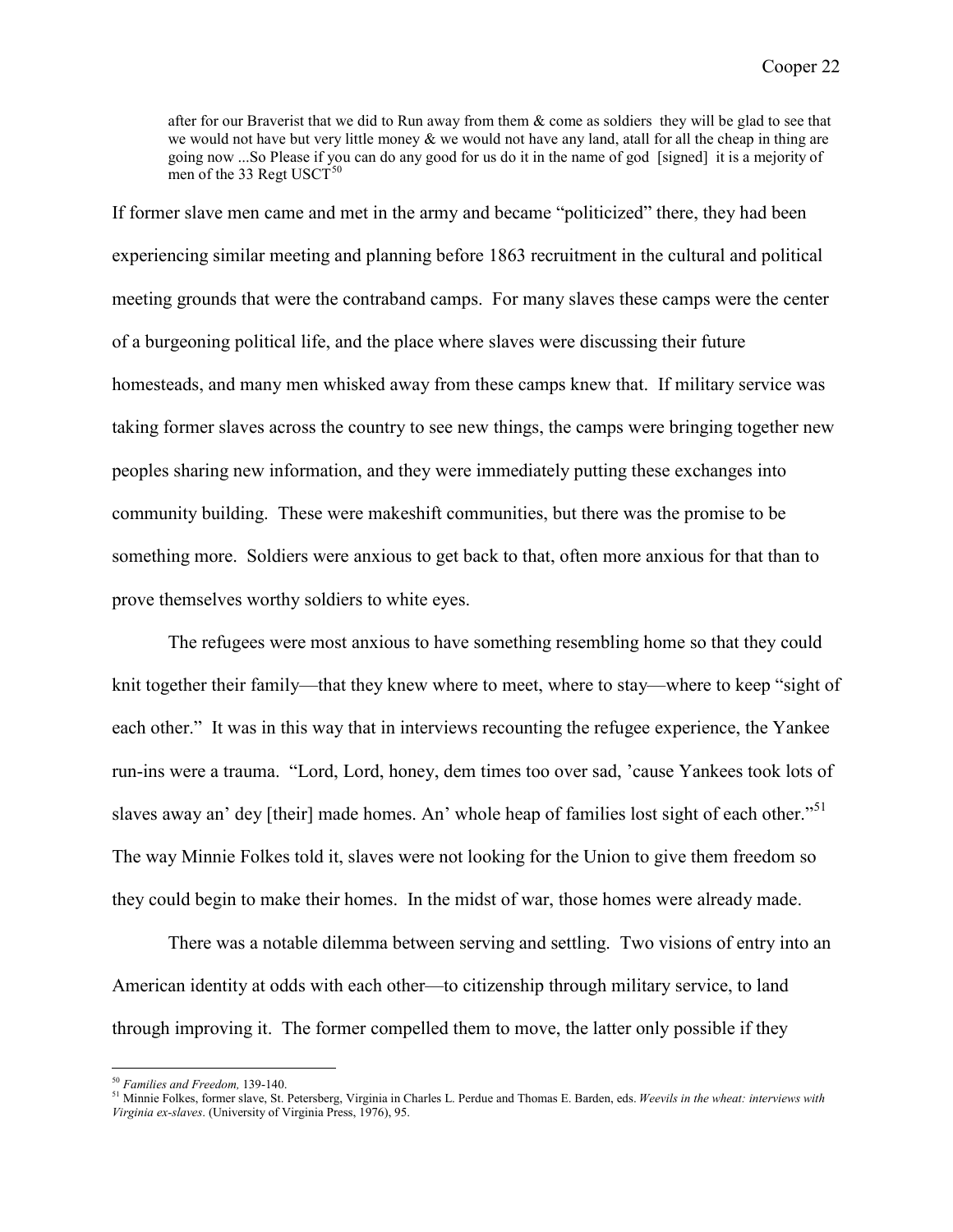stayed. Overwhelmingly, when government agents took surveys of slaves in the camps, when asked if they would like to go north, they respond in the negative unless it was the only way to ensure their freedom.<sup>[52](#page-23-1)</sup> When service compelled their separation, they drew on the ties they had to the people who remained for leverage. When soldier fathers away on service could not claim children "apprenticed" to former masters after the war, "In every case where I have bound out children, thus far Some Grand Mother or fortieth cousin has come to have them released" reported a Freedmen's Bureau agent, a testament to the determination of a community composed of fragments of families knit together by their common experience of kin separation.<sup>[53](#page-23-2)</sup>

They further sought to reconstruct the knowledge they developed in the place they knew best in their new environs—from looking for herbs they recognized to seeking out accents they could decipher to singing hymns they all knew the words to. They sought to reconstruct the familiar. In postwar writings between soldiers and family separated by service, soldiers sometimes chose to settle where service took them, and negotiations began over where home should be. In one soldier's letter to his Virginia family, trying to encourage them to join him in Galveston, Texas, he writes about flora and fauna in Texas he thought his sister would like and added "I was not fool enough to marry a Texas girl. My wife is from Georgia."<sup>[54](#page-23-0)</sup> We have yet to appreciate fully in an explosion of migrations both liberating and coerced during the war, not only what they lost by moving but what they reconstructed from that loss that was tied to and recreated home.

#### **The Fight For Work Of Freedom: Reconstructing Hegemony**

It was war. In the eyes of those who hoped to win it on the battlefield, the "family" was a domestic institution best kept indoors. The hordes gathering around their garrisons, on the other

<span id="page-23-1"></span> $52$  See New York Daily Tribune, Jan 27, 1863, "Important Facts Concerning the Negro" summarizing questionnaire responses of contraband camp supervisory personnel, *National Archives*, Record Group 92, Entry 225, Box 719.

<sup>53</sup> *Families and Freedom,* 242.

<span id="page-23-2"></span><span id="page-23-0"></span><sup>54</sup> *Families and Freedom,* 17-19.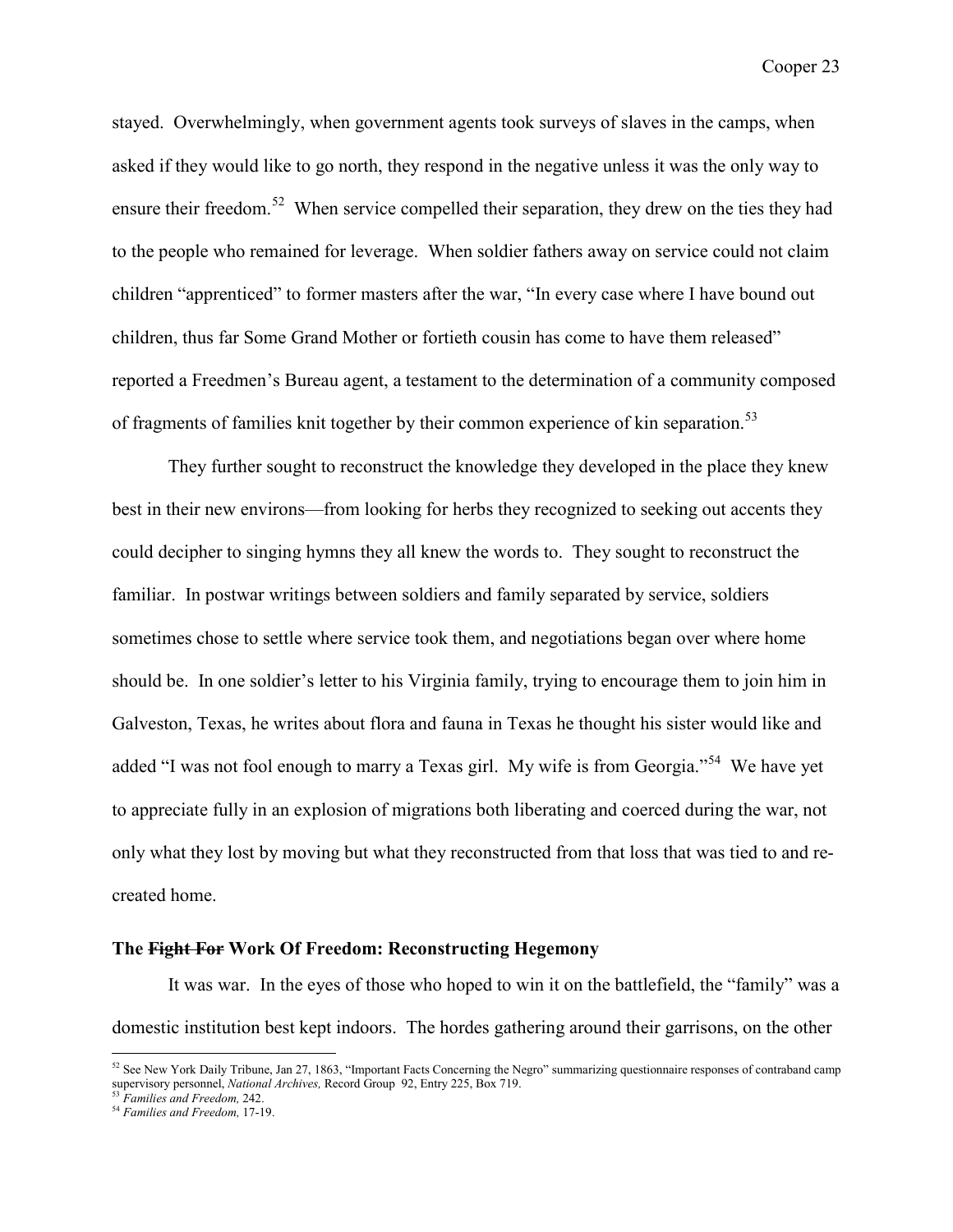hand, were subject to be mined for their utility in hastening Union victory. The "family" became atomized into its constituent parts and their individual uses, their identities known through their wage labor for the state. So the quartermaster rolls of contraband employment show teamsters, loggers, porters, stevedores, laundresses, sweepers, messengers, cooks, personal servants, and rows upon rows of simply "laborers."<sup>[55](#page-24-1)</sup> But a few perceptive military observers noted how black communities were also appropriating labor among themselves, especially among those deemed "useless." "They are more independent in their habits than many suppose," a medical officer observed. The curved old men on sticks the army had cast aside were central to camp life, despite their inadequacy as soldiers. "Their burials and other religious services, conducted chiefly by these old patriarchs, are very impressive and calculated to sustain the religious tone of the race." The women were the health care providers of the camps. "Their own 'grannies,' who are generally youngish or middle aged mulatto women, are well skilled in most of the simple and many of the scientific medical agents of our art.<sup>56</sup> For slaves in these camps both healing the sick and burying the dead were deeply spiritual vocations. Outside of Civil War historians' gaze for too long has been the religious work of slave refugees—the work not of a church but of an invisible institution emerging from the hush arbor. We have been quick to see the religious expressions of slaves in the midst of emancipation as reactive, but slaves saw their religious efforts as absolutely central to the work of emancipation.

I am suggesting then for scholars to consider alternative sites and actions of slave politicization outside Union army service in the Civil War. Through all of the intersections of slaves and Union actors, the sources covering this period reveal volatility, anxiety, and

<span id="page-24-1"></span><sup>&</sup>lt;sup>55</sup> Recently, scholars have been grappling with how laboring women fit into this new terrain of proto-citizenship. See Chandra Manning, "Will Work for Citizenship." And for a discussion on the Congressional debates and legal ramifications of the black soldier's quid pro quo and wives' disfranchisement, Amy Dru Stanley, "Instead of Waiting for the Thirteenth Amendment: The War Power, Slave Marriage, and Inviolate Human Rights," *American Historical Review,* June 2010.

<span id="page-24-0"></span><sup>56</sup> *Families and Freedom,* 59-62. For "Granny Midwives," see Vennie Deas-Moore, "Home Remedies, Herb Doctors, and Granny Midwives." *The World and I Journal*, January 1987, 474-485.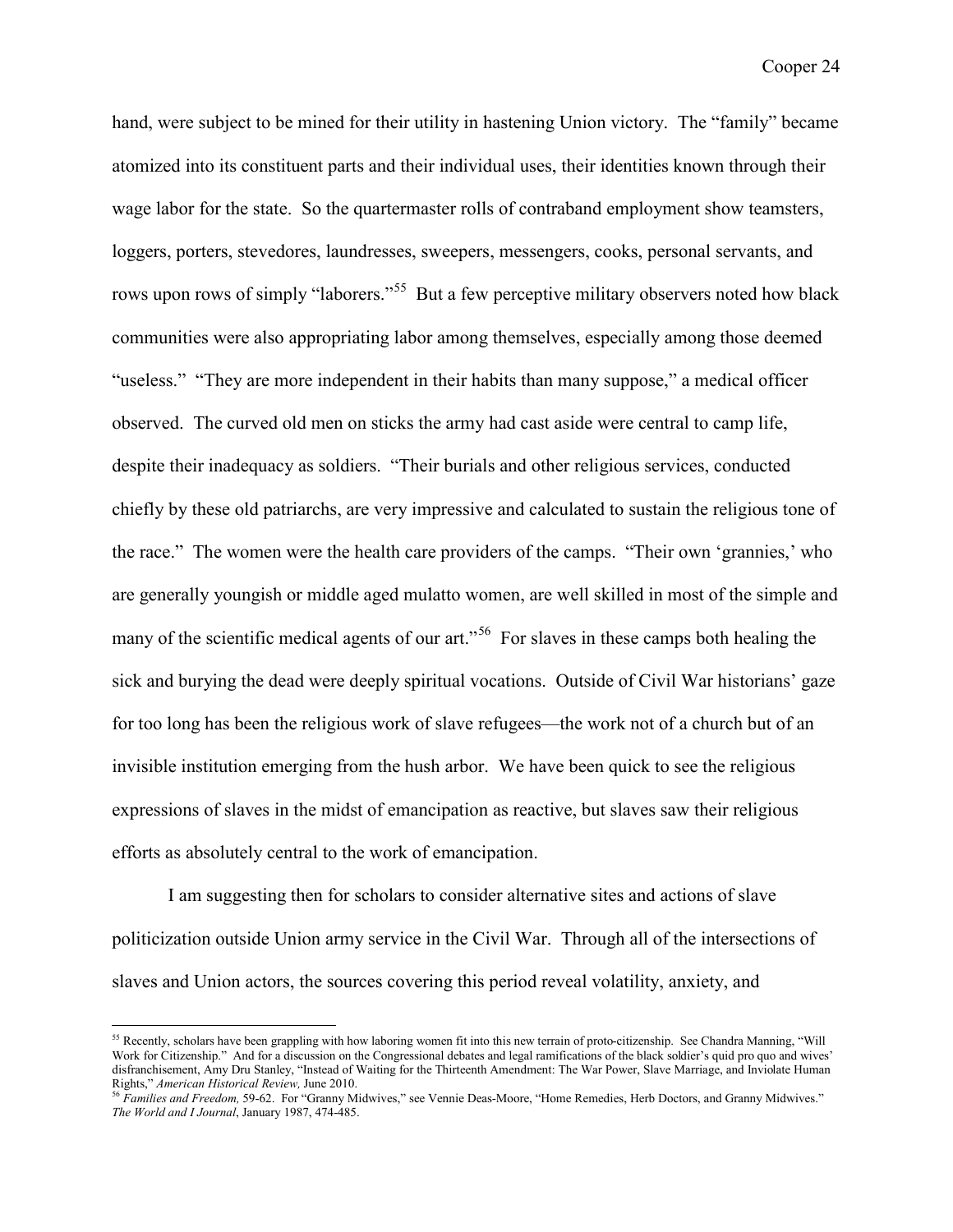ambivalence on both sides. Still, even if these encounters opening up spaces for autonomy were sometimes temporary, they were radical disruptions to the master's hegemony. Slaves carried with them the knowledge and resources they had built during their lives in bondage, and now they were setting to the work of reconstructing that hegemony under their own aegis. They had not yet codified a unified, explicit political ideology (and the northern abolitionist ideology, for all its virtues, was no perfect fit). But the fragments they had gathered from their distinctive cultures, the unspoken subtexts that allowed them to know and trust one another, these were the building blocks of hegemony. And in the Civil War contraband camps, slaves were recasting their "labor."

Refugee women's work was essential to sustaining life in the camps. Refugee women negotiated their own way often outside of (or in spite of) claims as "soldiers' wives." As military recruitment nabbed the men away, refugee women came to comprise the majority in most contraband camps. And many times in these camps the sites that appear to be most revolutionary were those that were most domestic. The sewing circle became the site where information was exchanged, where literacy took root, where women made connections and plans, even where slave women asserted superior skills to Yankee supervisors, as when one group in Norfolk, Virginia, purposely changed the sewing pattern the Union missionaries had given them.<sup>[57](#page-25-1)</sup> Collective sewing projects became the sites of informal schools—with women learning the alphabet and the Bible as they stitched.<sup>[58](#page-25-0)</sup>

It was women's decision to recast their labor as worth something because it benefitted their family and their community rather than whites that was revolutionary. It was this decision that in the postwar period was so highly threatening, so radically outside white southerners' idea

 <sup>57</sup> *Dear Ones,* 32-33.

<span id="page-25-1"></span><span id="page-25-0"></span><sup>58</sup> *Dear Ones,* 41.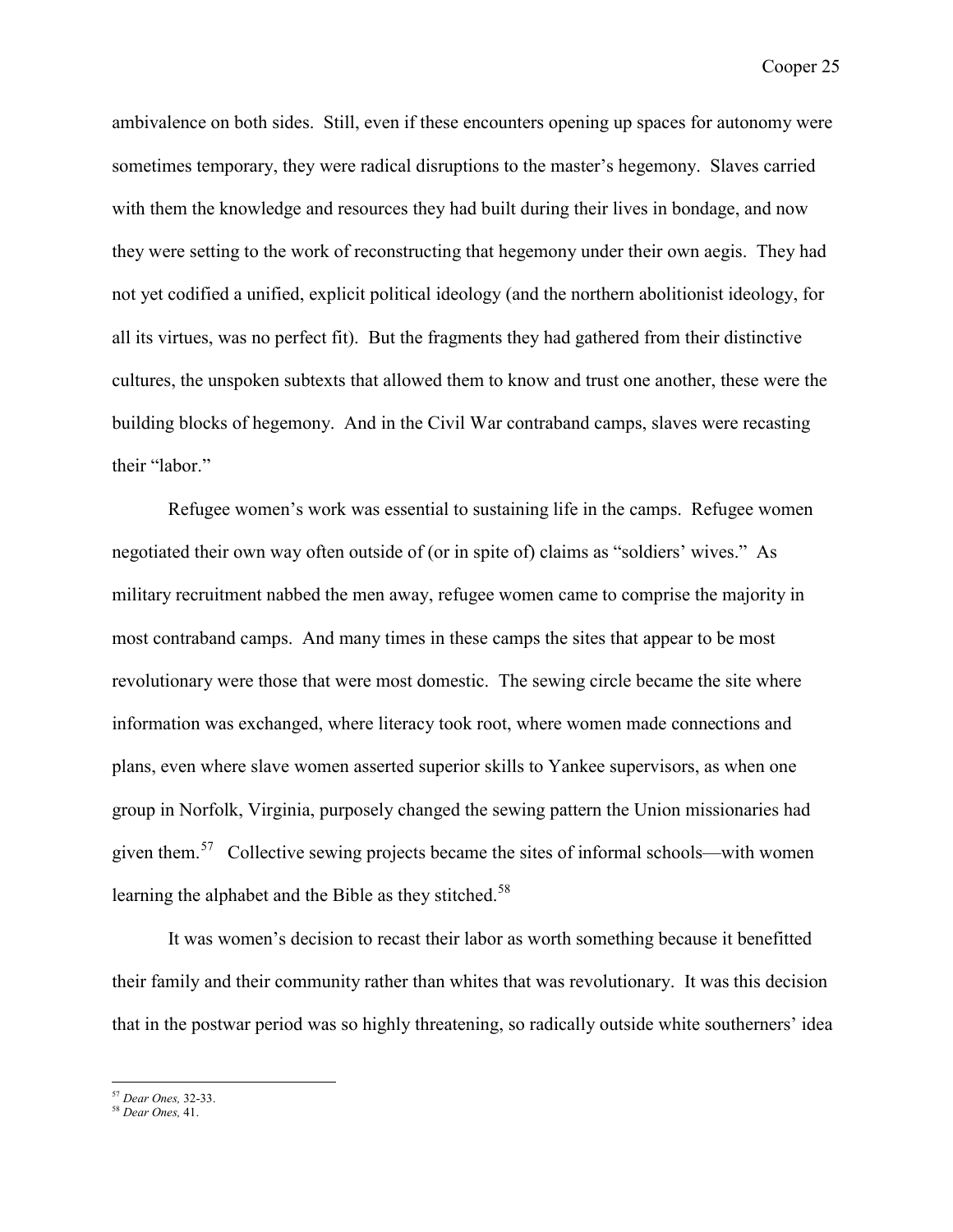of order, that it elicited posted warnings from "regulator" groups, precursors to the Ku Klux Klan. Topping the list were concerns over women's employment: " $1<sup>st</sup>$ . No man shall squat negroes on his place unless they are all under his employ male and female. 2d. Negroe women shall be employed by white persons. 3d. All children shall be hired out for something.  $4<sup>th</sup>$ . Negroes found in cabins to themselves shall suffer the penalty.  $5<sup>th</sup>$ . Negroes shall not be allowed to hire negroes.  $6<sup>th</sup>$ . Idle men, women or children, shall suffer the penalty.<sup>[59](#page-26-1)</sup> The efforts of white southerners to portray black women's work as "idleness" is a testament to its radical character. The very live fear of it contradicts its lack of activity—it was instead highly productive in creating something that threatened white control. And it was the women who were producing it.

White-knuckled planters wrote to the government during and after the war to insist that such work was "idleness." In a letter with more laugh lines than usual (accusing women with three or four children of being idle, for example), a Georgia planter seeks the government to compel them to perform field work or hold them in violation of laws against vagrancy.

These idle women are bad examples to those at work  $&$  they are often mischief makers—having no employment their brain becomes more or less the Devil's work shop as is always the case with idle people black or white & quarrels & Musses among the colored people generally can be traced to these idle folks that are neither serving God—Man or their country—Are they not in some sort vagrants as they are living without employment—and mainly without any visible means of support—and if so are they not amenable to vagrant act— $2^{60}$  $2^{60}$  $2^{60}$ 

The planters and "regulators" were not responding to the martial image of a black man but to black women who asserted their right to choose their labor. They feared women assembled and exchanging stories and hashing out community disputes in a forum they could not control and in which they had no say.

 <sup>59</sup> January <sup>1867</sup> broadside, *Families and Freedom,* 189.

<span id="page-26-1"></span><span id="page-26-0"></span><sup>60</sup> April 17, 1866 letter from M.C. Fulton to Freedmen's Bureau, *Families and Freedom,* 187.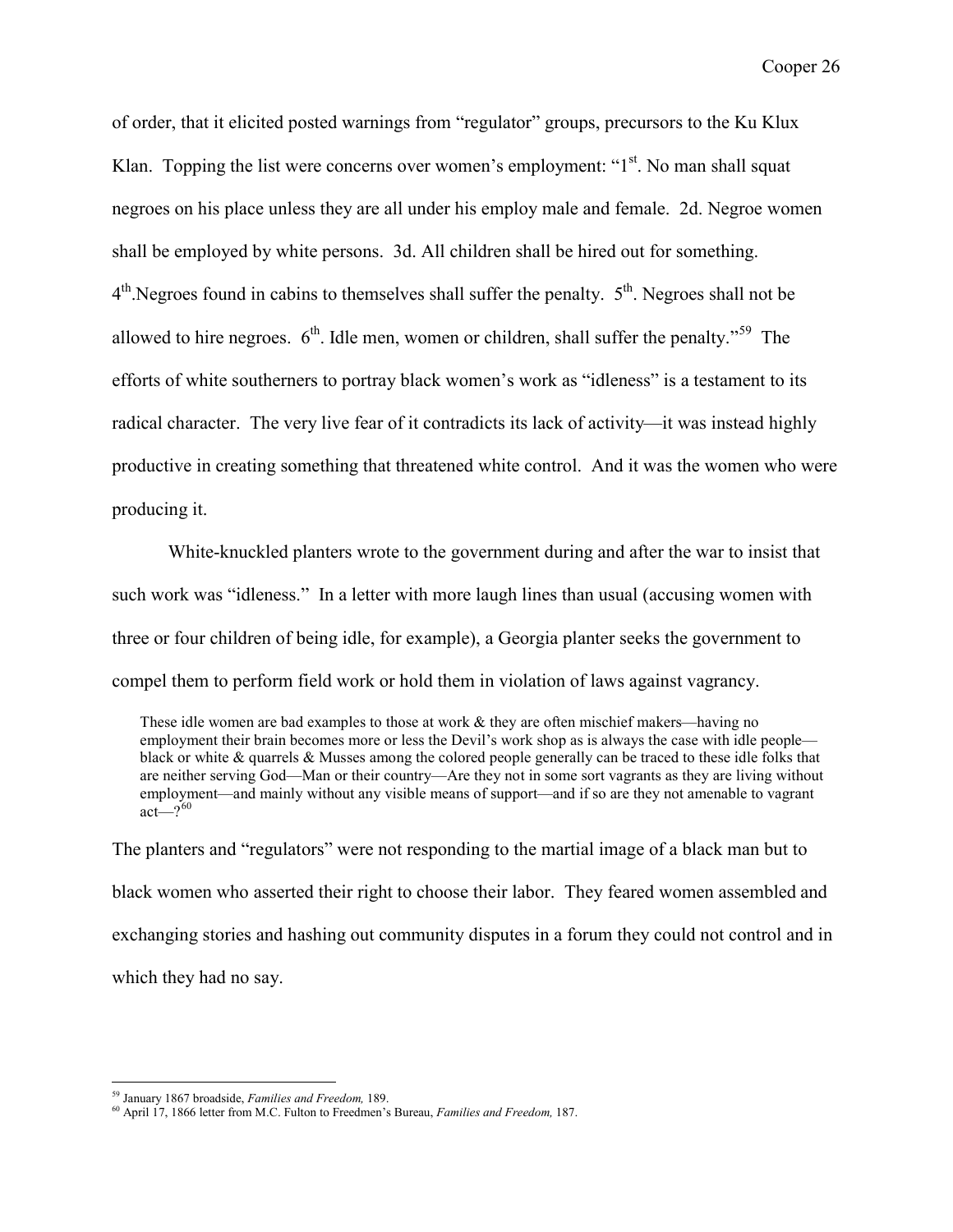Of all the transformations that a slave woman hoped for in coming into a camp, foremost in her mind must have been the transformation of her reproductive labor. The law of maternal descent of slaves obliterated. Her children could be her own. If a pregnant woman coming into camp was something of a surprising sight for the Yankees watching her, it was less surprising to other camp women who knew well of masters sending babies and children further south with rumors of Yankees' approach: "they had refugeed her children off to different places to keep them from the Yankees. [She] couldn't get them back," recalled Lucretia Alexander of Arkansas.<sup>[61](#page-27-1)</sup> If we have characteristically viewed the black Union soldier as serving his country and tugging his family with a legal lariat along with him into freedom, we could unsettle that paradigm with a look to the black mothers who staked all to give birth out of slavery's reach.

Along with the recruitment effort came the effort to make black women into "soldier's wives." The marriage certificate could be just as revolutionary in symbol and action as the Union gun, but like the Union gun, it came with its own caveats and created problematic normative models for freedom. Coming at an ironic time, when military service forced physical separation between men and women, many black women squeezed themselves into a Procrustean bed, sometimes creating legal unions as "mere forms" to secure legal emancipation.<sup>62</sup> But most of women's daily choices were performed out of the presence of husbands (paper or real), and they were designed with the custody of their children in mind. In many contexts, the claims to children became disputes over moral authority. Black southern women often found that authority in the identity "mother." So that many petitions to the government from women assert not a wage labor identity nor a relation to a soldier, but simply that claim as "mother." If we have looked to the political struggles of freedpeople in the records of the Freedmen's Bureau, we

<span id="page-27-1"></span><span id="page-27-0"></span><sup>&</sup>lt;sup>61</sup> *Voices from Slavery*, 11.<br><sup>62</sup> This was especially true in Kentucky, where slavery remained legal and prevalent until December 1865. "Rev. Thomas James, 1804-1891. Life of Rev. Thomas James, by Himself.", n.d. http://docsouth.unc.edu/neh/jamesth/jamesth.html (Accessed January 31, 2012.)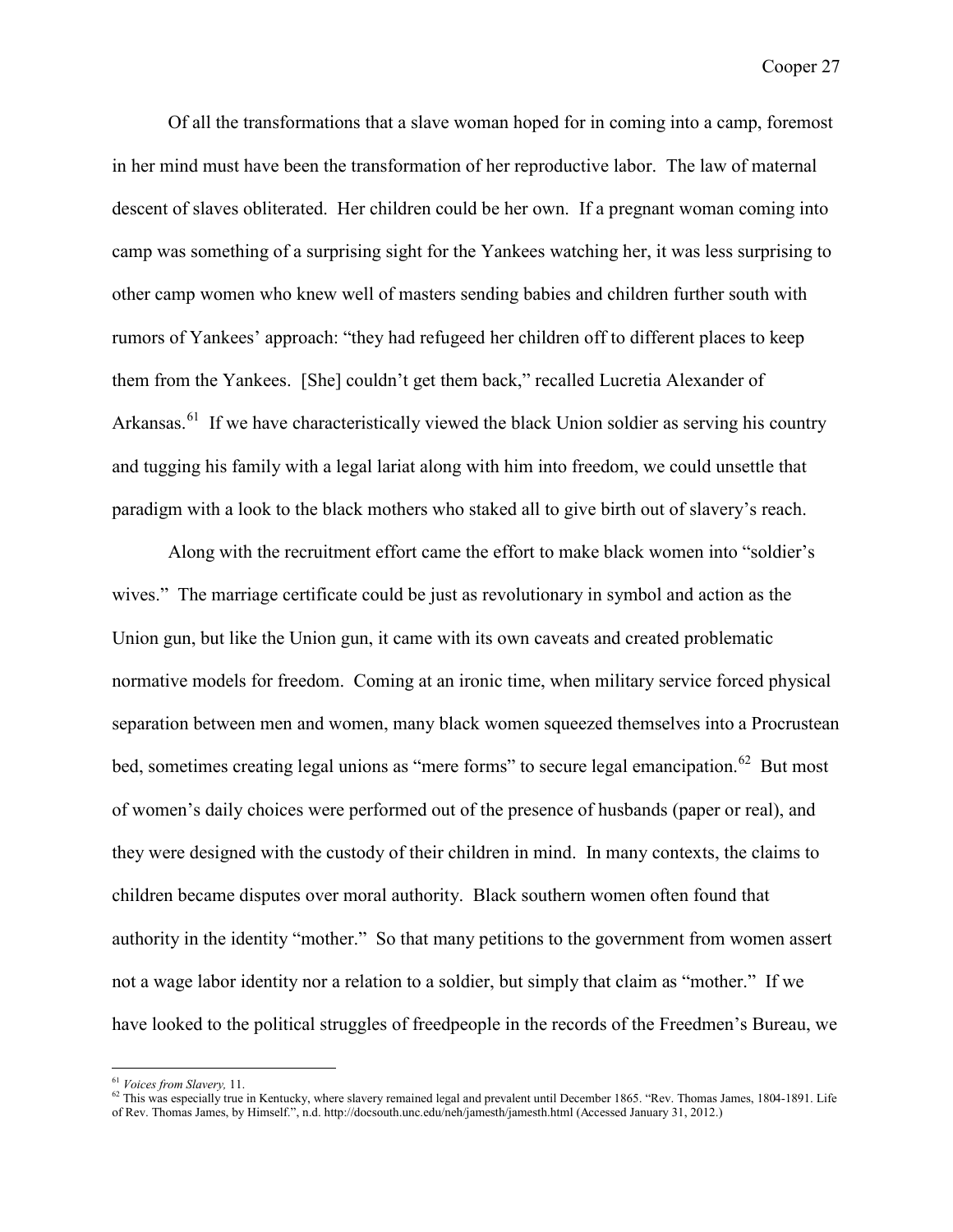should also see the successes they won closest to home as the ones that they resolved themselves, and ones the Bureau had no flexibility to comprehend. When the Bureau awarded custody to an enlisted (and consequently absent) father (whose sister would then take in the boy) on the basis that the mother was a "prostitute" who had taken up with another man, the father returned, and after a series of discussions between a network of relations, subsequently signed letters for the boy to return to his mother. It was this woman's ability to convince her child's father and her community that she was the best possible parent that won her her son.<sup>[63](#page-28-1)</sup>

American slavery has been described as an ongoing war it took a war to end. It seems such a fitting image then to have the slave end his bondage with a gun. Certainly, the military metaphor became useful for southern black communities as they looked for symbols to unite and mobilize in the reconstruction period.<sup>[64](#page-28-0)</sup> But for many ex-slaves, it was not the soldier who most defied the image of a slave, but the parent having an unassailable right to her child. For many ex-slaves who imagined southern land could be theirs, it was not the gun but the axe that could make their way. And to many former slaves, life in the service felt more like a curtailment of their freedom than a school for it. If the suddenness of the transformation, soldier-to-citizen, is what makes it seem so revolutionary, it is also what makes it problematic analytically. Because it masks the evolution of communities in the war and their achievements in reconstructing cultural worlds outside of the master's hegemony. Military necessity overwhelmed political expediency to make a legal revolution. Asking if it could have happened any other way risks a turn into the unpleasant exercise of historical counterfactuals best left to Civil War uchronia enthusiasts. But if slaves were the force behind freedom, they did not achieve it by the Union gun alone. We have only just begun to uncover the other forces at work.

 <sup>63</sup>*Families and Freedom,* 201-205.

<span id="page-28-1"></span><span id="page-28-0"></span><sup>64</sup> See Hahn, *Nation Under Our Feet,* Chapter 4, especially 174-175.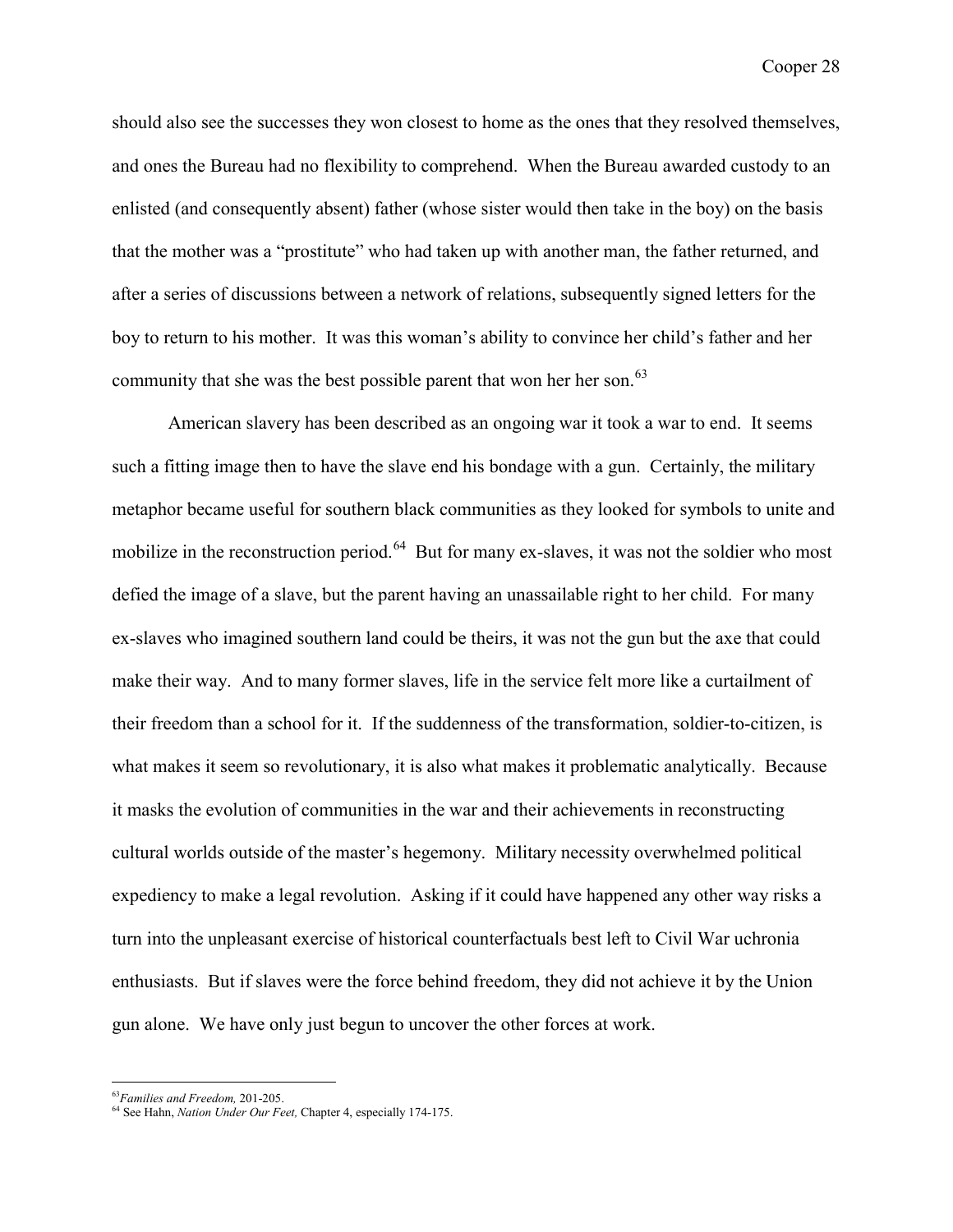# APPENDIX:

## Civil War Maps

Source: Virginia Center for Digital History, University of Virginia <http://www2.vcdh.virginia.edu/HIUS323/occupation.htm> (Accessed Jan. 31, 2012.) Americancivilwar.com, *National Park Service, U.S. Department of the Interior*  [http://americancivilwar.com/civil\\_war\\_summary.html](http://americancivilwar.com/civil_war_summary.html) (Accessed Jan. 31, 2012.)





While further study is still necessary to chronicle and map systematically the locations of the camps, the figures shown here offer the reader a general sense of the areas under consideration. In the first map, contraband camps dotted the landscape within the areas under Union control. Recruiting efforts correlated with military movements portrayed in the second map.